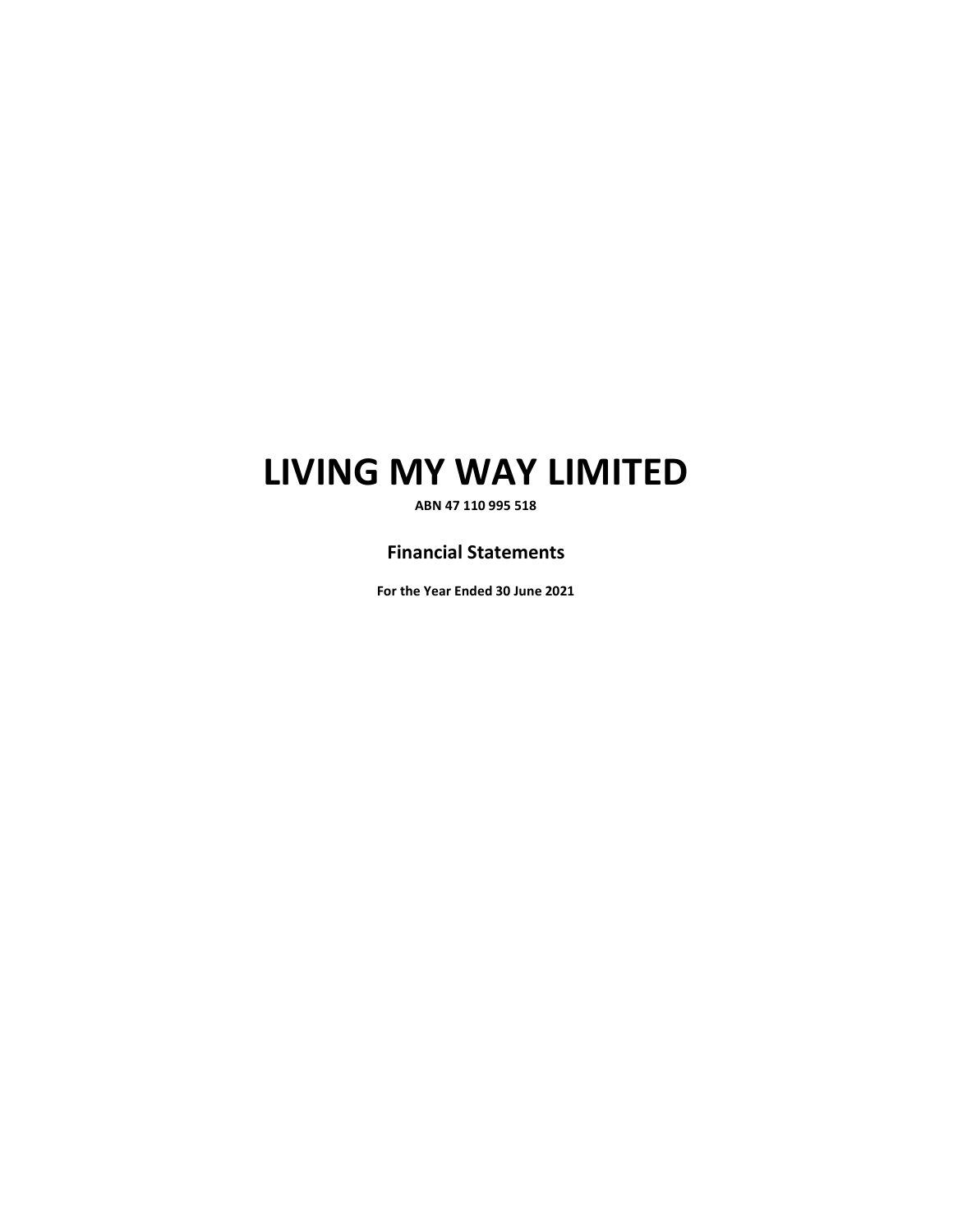**ABN 47 110 995 518** 

# **Contents**

| <b>Financial Statements</b>                                |    |
|------------------------------------------------------------|----|
| Directors' Report                                          |    |
| Auditor's Independence Declaration                         | 3  |
| Statement of Profit or Loss and Other Comprehensive Income | 4  |
| <b>Statement of Financial Position</b>                     | 5  |
| Statement of Changes in Equity                             | 6  |
| <b>Statement of Cash Flows</b>                             | 7  |
| Notes to the Financial Statements                          | 8  |
| Responsible Persons' Declaration                           | 19 |
| Independent Audit Report                                   | 20 |
| Schedules                                                  | 23 |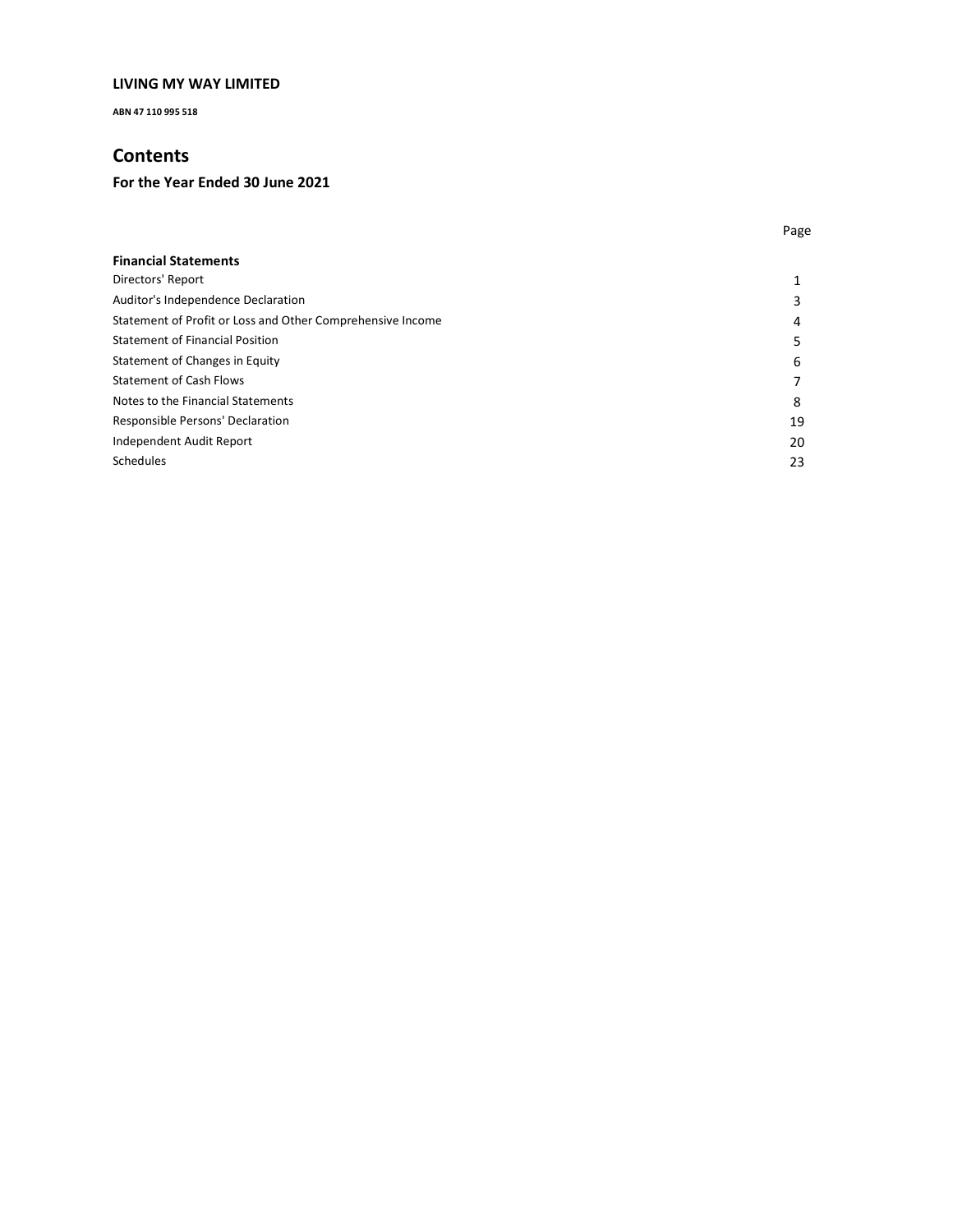**ABN 47 110 995 518** 

# **Directors' Report**

**30 June 2021** 

The directors present their report on LIVING MY WAY LIMITED for the financial year ended 30 June 2021.

#### **General information**

#### **Information on directors**

The names of each person who has been a director during the year and to the date of this report are:

Milena Morrow Ken Ferris Angela Li (Resigned on 26 November 2020) Sanjeev Gupta Peter Strohkorb Frank Burke Huw Thomas Peter Whyntie

Directors have been in office since the start of the financial year to the date of this report unless otherwise stated.

#### **Principal activities**

The principal activities of LIVING MY WAY LIMITED during the financial year were the provision of services as an intermediary in the supply of attendant carers to assist those with disabilities to achieve a greater level of independence and participation in the community.

No significant changes in the nature of the Company's activities occurred during the financial year.

#### **Members' guarantee**

LIVING MY WAY LIMITED is a company limited by guarantee. In the event of, and for the purpose of winding up of the company, the amount capable of being called up from each member and any person or association who ceased to be a member in the year prior to the winding up, is limited to \$2 for members.

On 30 June 2021 the collective liability of members was 716 (2020: 574).

#### **Review of operations**

The profit (loss) of the Company after providing for income tax amounted to \$177,091 (2020 – (Loss) \$176,959).

#### **Other items**

#### **Matters or circumstances arising after the end of the year**

On 26 July, the Company signed an agreement with iCare NSW (Insurance company registered in NSW) as a business partner to provide Home Care services to insurance policy holders. The estimated revenue is up to \$5,000,000 annually.

Except for the above matter, no other matters or circumstances have arisen since the end of the financial year which significantly affected or could significantly affect the operations of the Company, the results of those operations or the state of affairs of the Company in future financial years.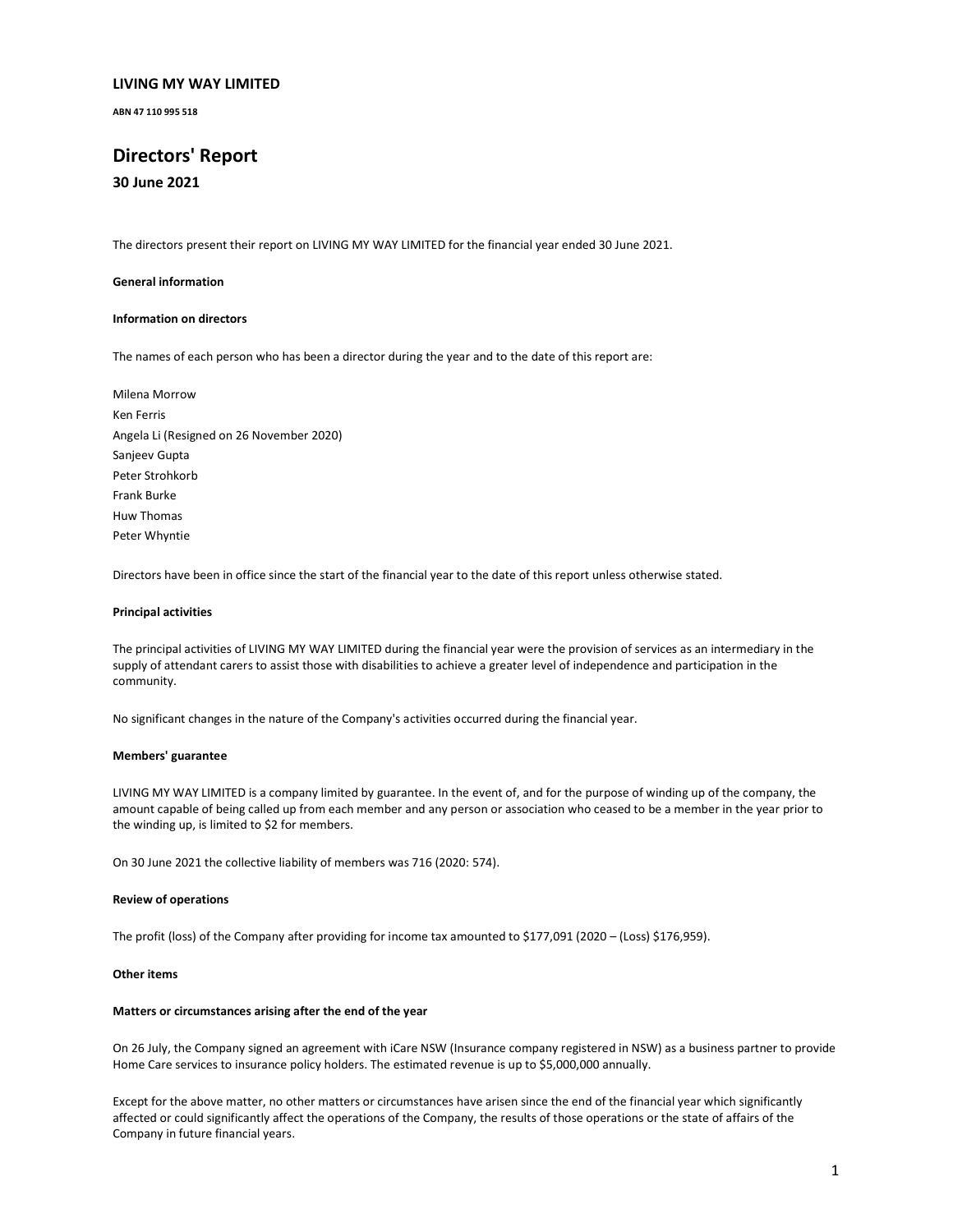**ABN 47 110 995 518** 

# **Directors' Report**

## **30 June 2021**

**Other items (cont'd)** 

#### **Environmental issues**

The Company's operations are not regulated by any significant environmental regulations under a law of the Commonwealth or of a state or territory of Australia.

#### **Auditors' independence declaration**

The lead auditor's independence declaration for the year ended 30 June 2021 has been received and can be found on page 3 of the financial report.

#### **Meetings of directors**

During the financial year, 9 meetings of directors (including committees of directors) were held. Attendances by each director during the year were as follows:

|                   | <b>Directors' Meetings</b>      |                    |  |
|-------------------|---------------------------------|--------------------|--|
|                   | Number<br>eligible to<br>attend | Number<br>attended |  |
| Milena Morrow     | 9                               | 9                  |  |
| Angela Li         | 3                               | 3                  |  |
| Ken Ferris        | 9                               | 8                  |  |
| Sanjeev Gupta     | 9                               | 9                  |  |
| Peter Strohkorb   | 9                               | 9                  |  |
| Frank Burke       | 9                               | 9                  |  |
| <b>Huw Thomas</b> | 9                               | 9                  |  |
| Peter Whyntie     | 9                               | 9                  |  |
|                   |                                 |                    |  |

#### **Indemnification and insurance of officers**

The company maintains a comprehensive range of insurance policies that include coverage for directors and officers. Total Insurance premiums paid relative to directors and officers cover was \$6,250.

Signed in accordance with a resolution of the Board of Directors:

Chairperson: ...............................................................

Mr Peter Strohkorb

Director: ................................................................ Mr Frank Burke

Dated this .............................. day of .............................. 20th October 2021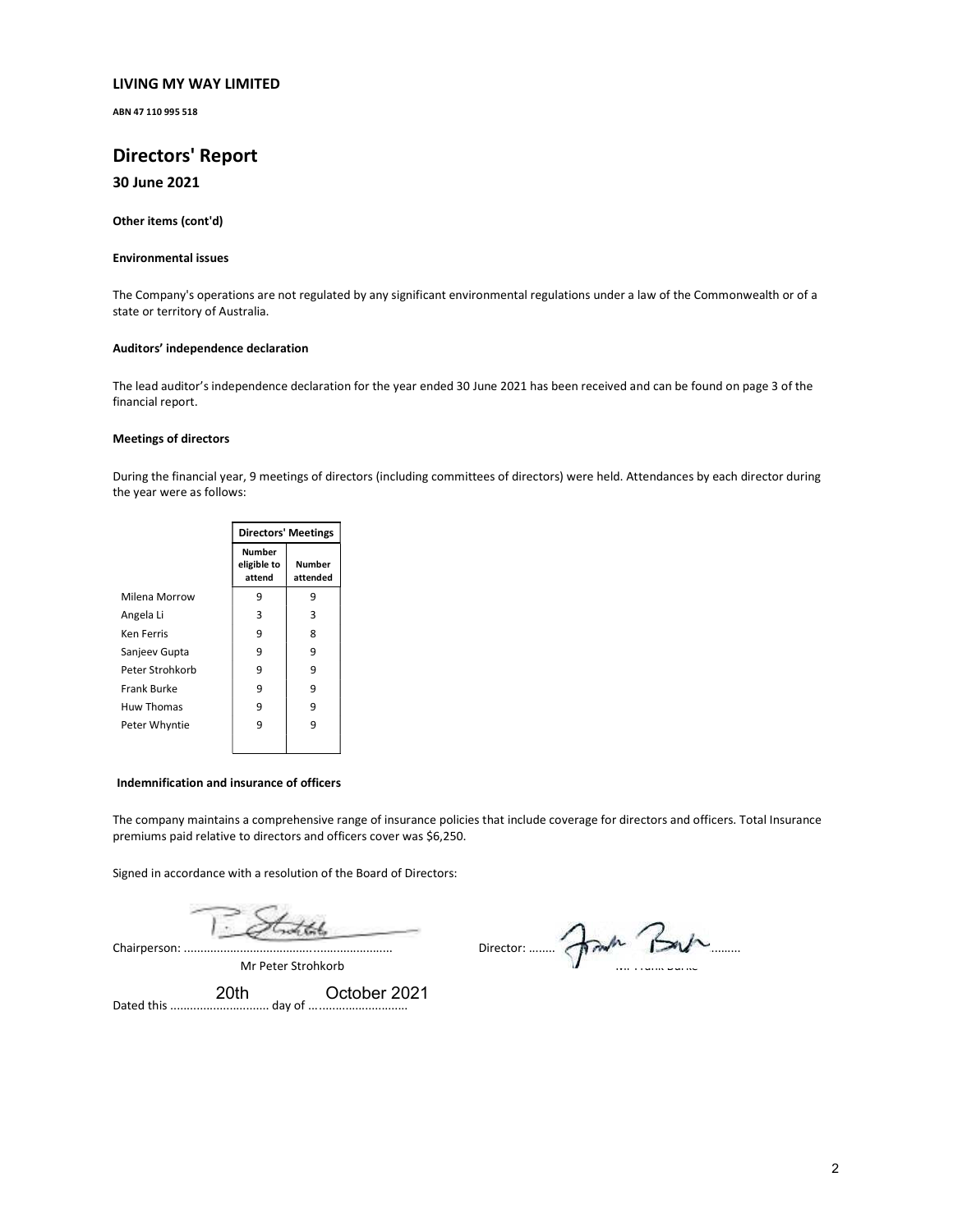ABN 61 105 044 862

GPO Box 4566 Sydney NSW 2001 Telephone:  $(02)$  9231 6166 Facsimile: (02) 9231 6155 Email: gmga@gccbusiness.com.au

Suite 807, 109 Pitt Street, Sydney

## LIVING MY WAY LIMITED

ABN 47 110 995 518

## Auditor's Independence Declaration under Section 60-40 of the ACNC Act 2012 to the Responsible Persons of LIVING MY WAY LIMITED

I declare that, to the best of my knowledge and belief, during the year ended 30 June 2021, there have been:

- í. no contraventions of the auditor independence requirements as set out in section 60-40 of the Australian Charities and Not-for-profits Commission Act 2012 in relation to the audit; and
- ij. no contraventions of any applicable code of professional conduct in relation to the audit.

*Tauxu*e facece

Graeme Green Director GCC Business & Assurance Pty Ltd Authorised Audit Company

Date: 20 October, 2021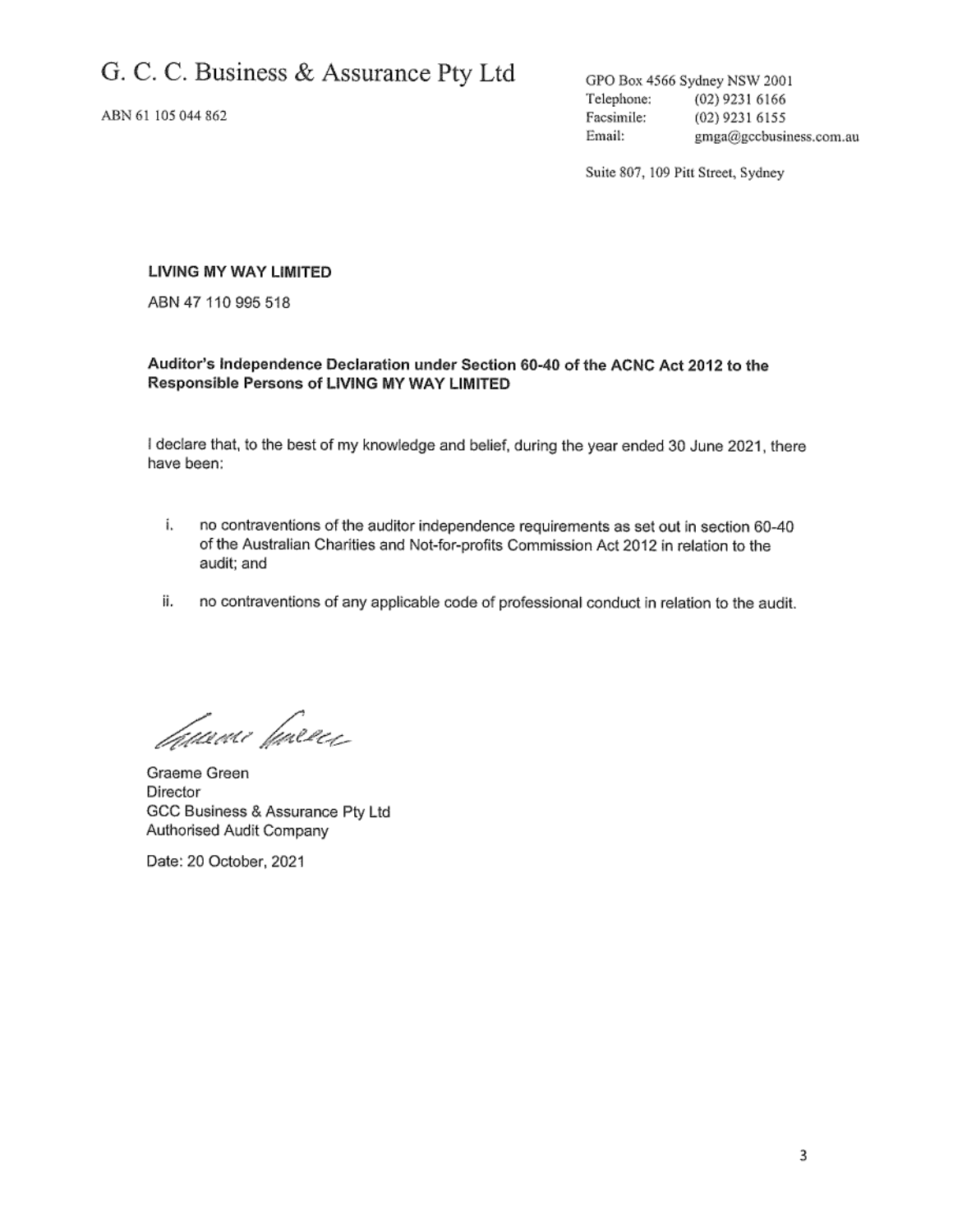**ABN 47 110 995 518** 

# **Statement of Profit or Loss and Other Comprehensive Income**

|                                                                        |      | 2021        | 2020          |
|------------------------------------------------------------------------|------|-------------|---------------|
|                                                                        | Note | \$          | \$            |
| Members Services Revenue                                               | 4    | 12,872,414  | 11,196,313    |
| <b>Members Services Expenses</b>                                       |      | (9,613,185) | (8,401,897)   |
| Gross Profit                                                           |      | 3,259,229   | 2,794,416     |
| Other Income                                                           | 4    | 377,706     | 134,131       |
| <b>Administrative Expenses</b>                                         |      | (1,078,005) | (835, 596)    |
| Depreciation and Amortisation Expense                                  |      | (145, 449)  | (58, 961)     |
| <b>Employee Benefits Expense</b>                                       |      | (2,479,630) | (2, 210, 949) |
| <b>Operating Profit (Loss) for the Year</b>                            |      | (66, 149)   | (176, 959)    |
| <b>Other Comprehensive Income</b>                                      |      |             |               |
| Increase in Fair Value of Investments                                  |      | 243,240     |               |
| Total Profit (Loss) and Other Comprehensive Income (Loss) for the Year |      | 177,091     | (176, 959)    |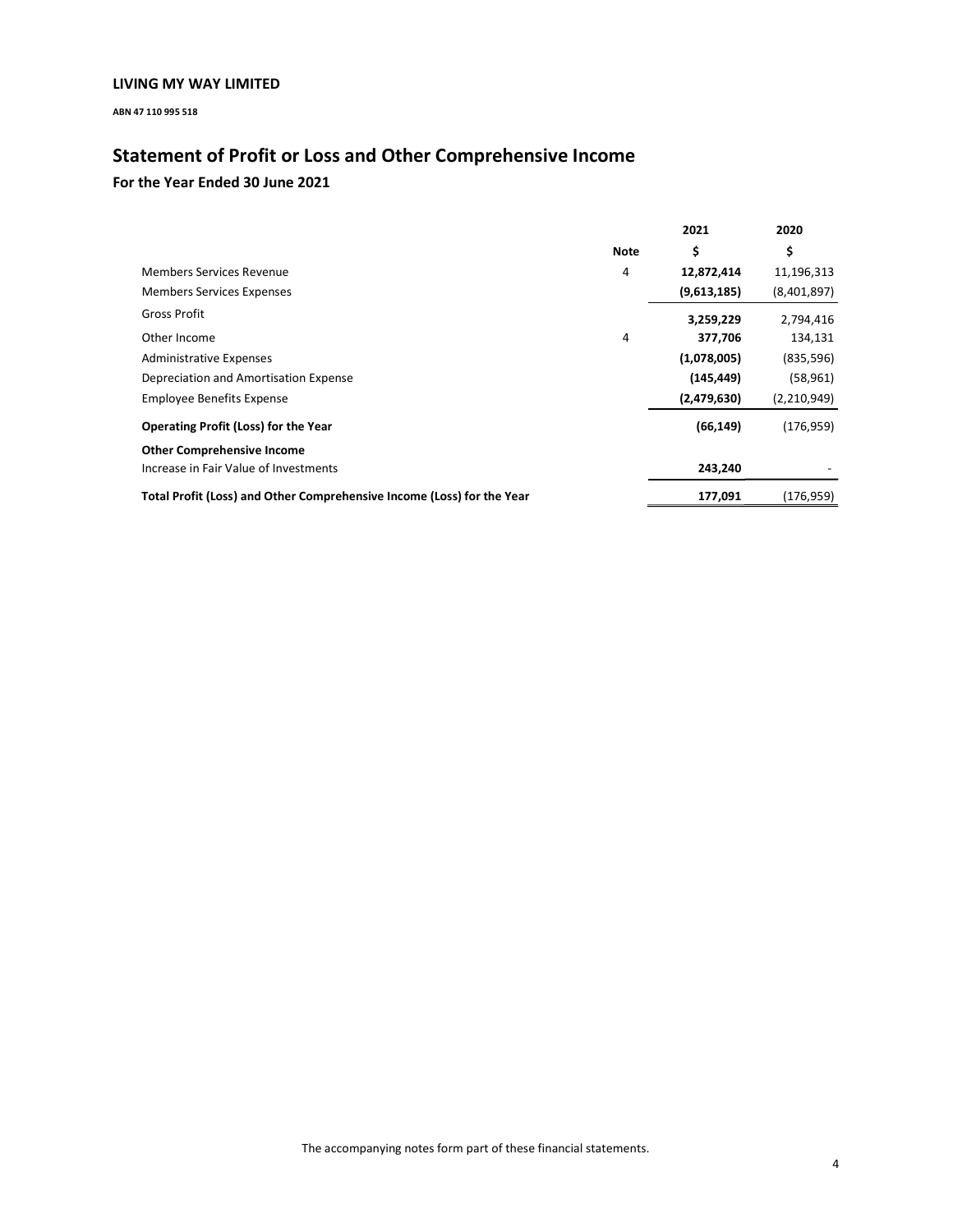**ABN 47 110 995 518** 

# **Statement of Financial Position**

**As At 30 June 2021** 

|                                      |                | 2021      | 2020      |
|--------------------------------------|----------------|-----------|-----------|
|                                      | <b>Note</b>    | \$        | \$        |
| <b>ASSETS</b>                        |                |           |           |
| <b>CURRENT ASSETS</b>                |                |           |           |
| Cash and Cash Equivalents            | 5              | 1,156,816 | 5,303,804 |
| <b>Trade and Other Receivables</b>   | 6              | 579,550   | 478,340   |
| <b>Other Financial Assets</b>        | $\overline{7}$ | 4,297,960 |           |
| <b>Other Assets</b>                  | 8              | 115,445   | 116,455   |
| <b>TOTAL CURRENT ASSETS</b>          |                | 6,149,771 | 5,898,599 |
| <b>NON-CURRENT ASSETS</b>            |                |           |           |
| Property, Plant and Equipment        | 9              | 1,550,857 | 1,534,385 |
| <b>Other Assets</b>                  | 8              | 23,407    | 104,244   |
| <b>TOTAL NON-CURRENT ASSETS</b>      |                | 1,574,264 | 1,638,629 |
| <b>TOTAL ASSETS</b>                  |                | 7,724,035 | 7,537,228 |
| <b>LIABILITIES</b>                   |                |           |           |
| <b>CURRENT LIABILITIES</b>           |                |           |           |
| Trade and Other Payables             | $10\,$         | 1,159,567 | 1,283,538 |
| <b>Borrowings</b>                    |                | 16,195    | 5,534     |
| <b>Employee Benefits</b>             | 11             | 757,378   | 523,145   |
| <b>Other Liabilities</b>             | 12             | 317,684   | 331,858   |
| <b>TOTAL CURRENT LIABILITIES</b>     |                | 2,250,824 | 2,144,075 |
| <b>NON-CURRENT LIABILITIES</b>       |                |           |           |
| <b>Borrowings</b>                    |                |           | 16,196    |
| <b>Other Liabilities</b>             | 12             | 23,407    | 104,244   |
| <b>TOTAL NON-CURRENT LIABILITIES</b> |                | 23,407    | 120,440   |
| <b>TOTAL LIABILITIES</b>             |                | 2,274,231 | 2,264,515 |
| <b>NET ASSETS</b>                    |                | 5,449,804 | 5,272,713 |
|                                      |                |           |           |
| <b>EQUITY</b>                        |                |           |           |
| Reserves                             |                | 452,156   | 208,916   |
| <b>Retained Earnings</b>             |                | 4,997,648 | 5,063,797 |
| <b>TOTAL EQUITY</b>                  |                | 5,449,804 | 5,272,713 |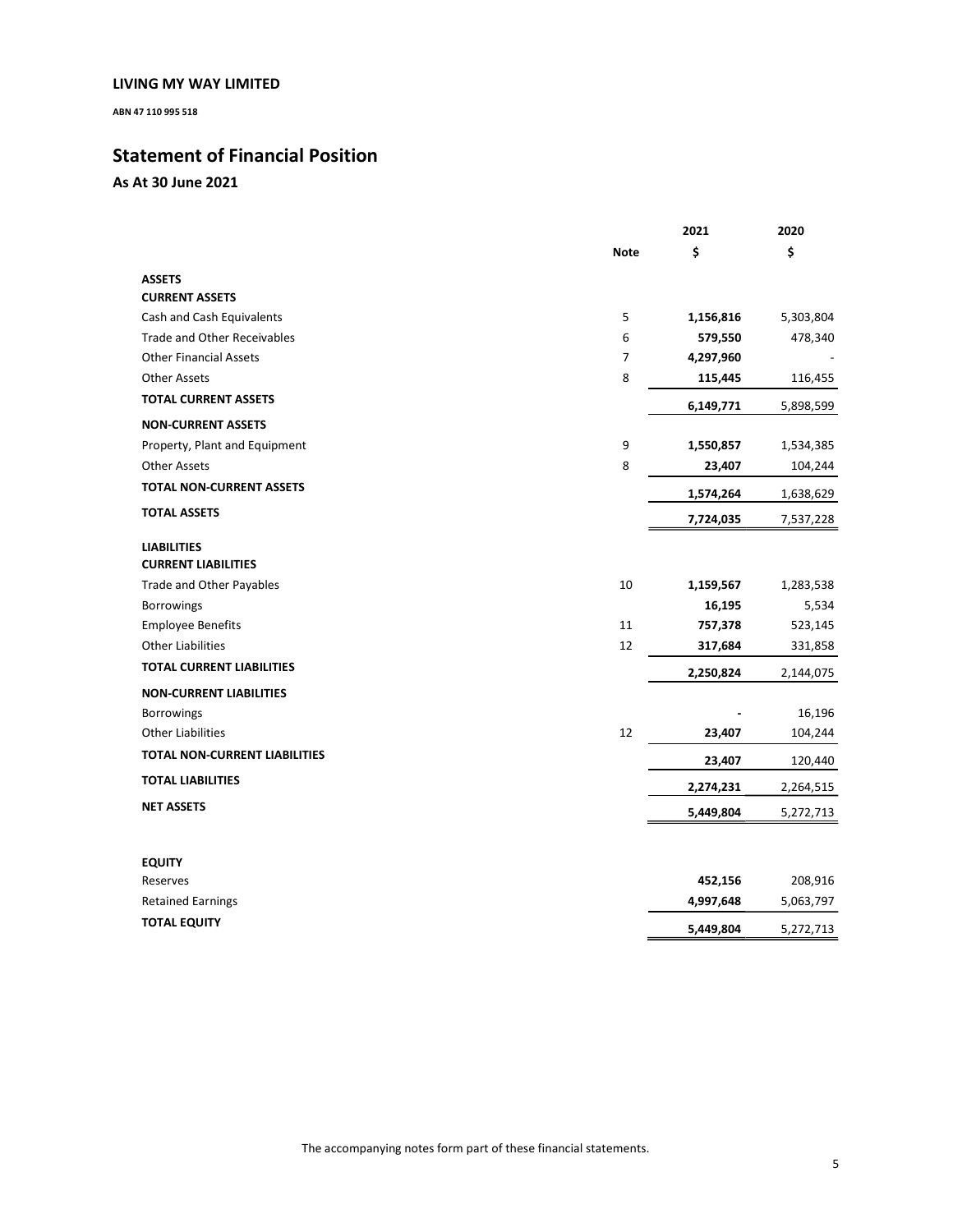**ABN 47 110 995 518** 

# **Statement of Changes in Equity**

# **For the Year Ended 30 June 2021**

## **2021**

|                                       | Retained        | Asset<br><b>Revaluation</b> |              |
|---------------------------------------|-----------------|-----------------------------|--------------|
|                                       | <b>Earnings</b> | <b>Surplus</b><br>Ś         | <b>Total</b> |
|                                       | Ś               |                             | Ś            |
| Balance at 1 July 2020                | 5,063,797       | 208,916                     | 5,272,713    |
| Profit for the year                   | 177,091         | $\blacksquare$              | 177,091      |
| Transfer to Asset Revaluation Surplus | (243, 240)      | 243.240                     |              |
| Balance at 30 June 2021               | 4,997,648       | 452.156                     | 5,449,804    |

**2020** 

|                         | Retained<br><b>Earnings</b><br>Ś | Asset<br><b>Revaluation</b><br><b>Surplus</b> | <b>Total</b><br>Ś |
|-------------------------|----------------------------------|-----------------------------------------------|-------------------|
|                         |                                  |                                               |                   |
| Balance at 1 July 2019  | 5,240,756                        | 208,916                                       | 5,449,672         |
| (Loss) for the year     | (176, 959)                       | $\overline{\phantom{a}}$                      | (176, 959)        |
| Balance at 30 June 2020 | 5,063,797                        | 208,916                                       | 5,272,713         |

The accompanying notes form part of these financial statements.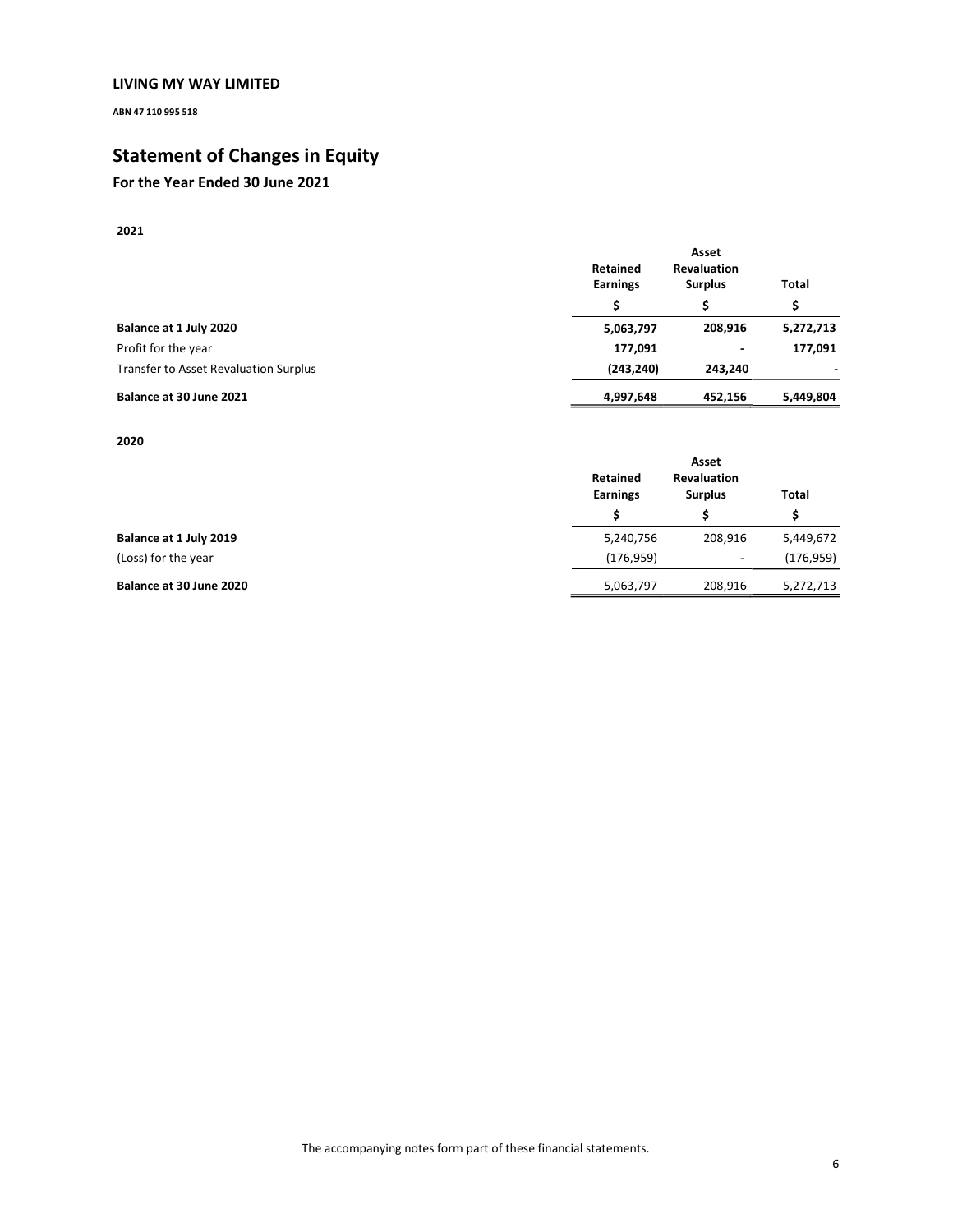**ABN 47 110 995 518** 

# **Statement of Cash Flows**

|                                                           |             | 2021           | 2020         |
|-----------------------------------------------------------|-------------|----------------|--------------|
|                                                           | <b>Note</b> | \$             | \$           |
| <b>CASH FLOWS FROM OPERATING ACTIVITIES:</b>              |             |                |              |
| Receipts from Government & Other Funding                  |             | 12,599,973     | 11,956,694   |
| Payments to Suppliers and Employees                       |             | (12, 732, 552) | (12,500,089) |
| <b>Interest Received</b>                                  |             | 6,572          | 77,604       |
| Receipt from Administration Fees                          |             | 59,281         | 54,744       |
| <b>Other Receipts</b>                                     |             | 194,805        | 62,091       |
| Net Cash Provided By/(Used In) Operating Activities       | 18          | 128,079        | (348, 956)   |
| <b>CASH FLOWS FROM INVESTING ACTIVITIES:</b>              |             |                |              |
| Purchase of Property, Plant and Equipment                 |             | (268, 695)     | (507, 955)   |
| Purchase of Investment Portfolio                          |             | (4,000,000)    | (22,500)     |
| Net Cash Provided By/(Used In) Investing Activities       |             | (4,268,695)    | (530, 455)   |
|                                                           |             |                |              |
| <b>CASH FLOWS FROM FINANCING ACTIVITIES:</b>              |             |                |              |
| Repayment of Borrowings                                   |             | (6, 372)       | (5, 299)     |
| Net Cash Provided By/(Used In) Financing Activities       |             | (6, 372)       | (5, 299)     |
| Net Increase/(Decrease) in Cash and Cash Equivalents Held |             | (4, 146, 988)  | (884, 710)   |
| Cash and Cash Equivalents at Beginning of Financial Year  |             | 5,303,804      | 6,188,514    |
| Cash and Cash Equivalents at End of Financial Year        | 5           | 1,156,816      | 5,303,804    |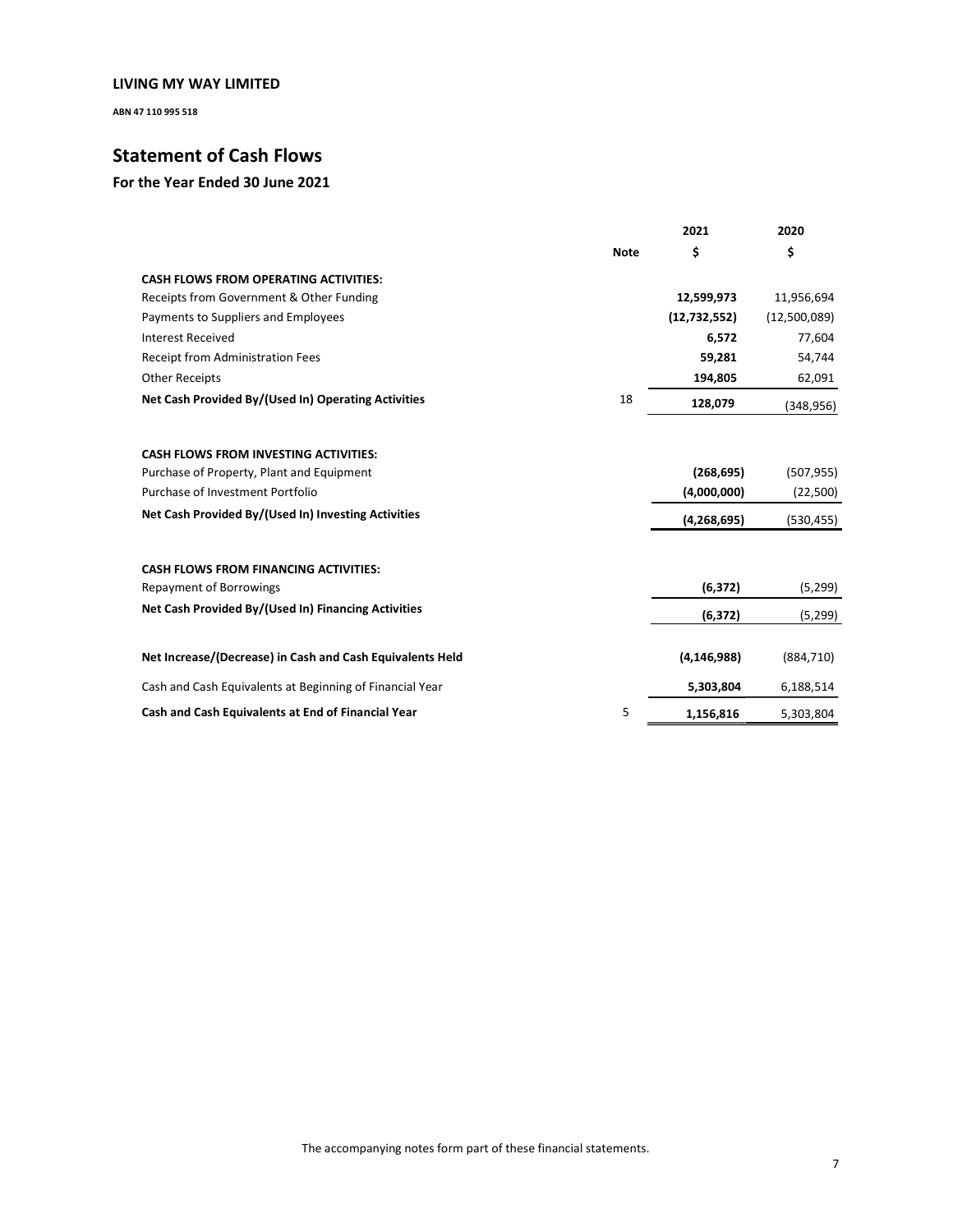**ABN 47 110 995 518** 

# **Notes to the Financial Statements**

### **For the Year Ended 30 June 2021**

The financial report covers LIVING MY WAY LIMITED as an individual entity. LIVING MY WAY LIMITED is a not-for-profit Company limited by guarantee, registered and domiciled in Australia.

The functional and presentation currency of LIVING MY WAY LIMITED is Australian dollars.

Comparatives are consistent with prior years, unless otherwise stated.

#### **1 Basis of Preparation**

The financial statements are general purpose financial statements that have been prepared in accordance with the *Australian Accounting Standards - Reduced Disclosure Requirements* and the *Australian Charities and Not-for-profits Commission Act 2012*.

#### **2 Summary of Significant Accounting Policies**

#### **(a) Income Tax**

The Company is exempt from income tax under Division 50 of the *Income Tax Assessment Act 1997*.

#### **(b) Revenue and other income**

Revenue is recognised when the amount of the revenue can be measured reliably, it is probable that economic benefits associated with the transaction will flow to the Company and specific criteria relating to the type of revenue as noted below, has been satisfied.

Revenue is measured at the fair value of the consideration received or receivable and is presented net of returns, discounts and rebates. All revenue is stated net of the amounts of goods and services tax.

#### **Rental income**

Investment property revenue is recognised on a straight-line basis over a period of the lease term so as to reflect a constant periodic rate of return on the net investment.

#### **NDIS member receipts**

NDIS member receipts are recognised on an accrual basis.

#### **(c) Goods and services tax (GST)**

Revenue, expenses and assets are recognised net of the amount of goods and services tax (GST), except where the amount of GST incurred is not recoverable from the Australian Taxation Office (ATO).

Receivables and payables are stated inclusive of GST.

Cash flows in the statement of cash flows are included on a gross basis and the GST component of cash flows arising from investing and financing activities which are recoverable from, or payable to, the taxation authority are classified as operating cash flows.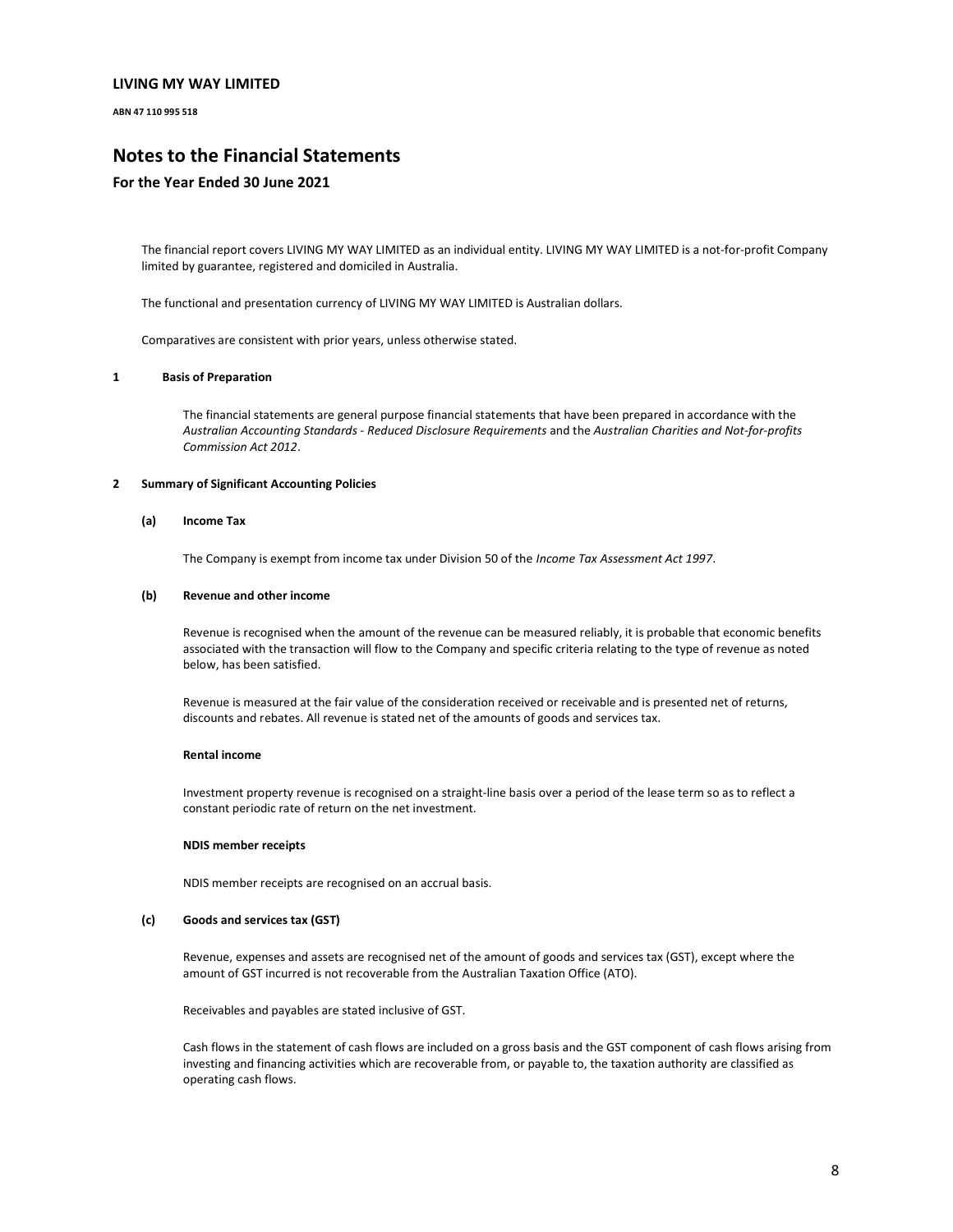**ABN 47 110 995 518** 

# **Notes to the Financial Statements**

### **For the Year Ended 30 June 2021**

#### **2 Summary of Significant Accounting Policies (cont'd)**

#### **(d) Property, plant and equipment**

Each class of property, plant and equipment is carried at cost or fair value less, where applicable, any accumulated depreciation and impairment.

Items of property, plant and equipment acquired for nil or nominal consideration have been recorded at the acquisition date fair value.

#### **Land and buildings**

Land and buildings are carried at their fair value (being the amount for which an asset could be exchanged between knowledgeable willing parties in an arms length transaction) based on periodic, but at least triennium valuations by independent valuers.

#### **Plant and equipment**

Plant and equipment are measured using the cost model.

#### **Depreciation**

Property, plant and equipment, excluding freehold land, are depreciated on a straight-line basis over the assets useful lives to the Company, commencing when each asset is ready for use.

Leased assets and leasehold improvements are amortised over the shorter of either the unexpired period of the lease or their estimated useful life.

At the end of each annual reporting period, the depreciation method, useful life and residual value of each asset is reviewed. Any revisions are accounted for prospectively as a change in estimate.

#### **(e) Right of Use asset**

A right of use (ROU) asset is recognised at the commencement date of a lease and is measured at cost. Cost comprises the initial lease liability amount and an estimate of the costs to restore the underlying asset to the condition required by the lease agreement. Costs associated with the entering of the lease such as agent's fees and legal costs are not included in ROU assets.

ROU assets are depreciated on a straight-line basis over the unexpired period of the lease or the estimated useful life of the asset, whichever is the shorter. ROU assets are subject to impairment of adjustment for any remeasurement of lease liabilities.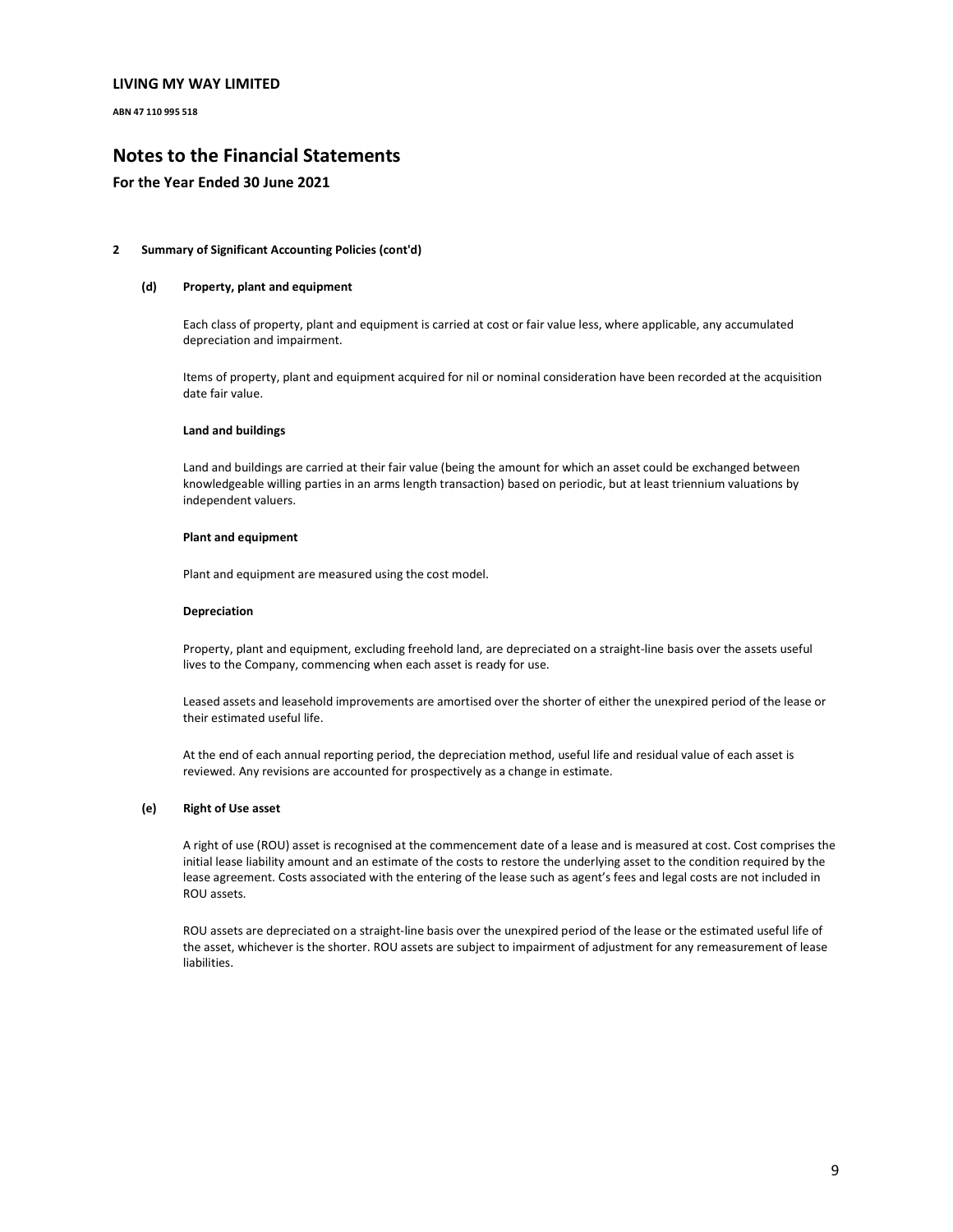**ABN 47 110 995 518** 

# **Notes to the Financial Statements**

### **For the Year Ended 30 June 2021**

#### **2 Summary of Significant Accounting Policies (cont'd)**

#### **(f) Financial instruments**

For comparative year

Financial instruments are recognised initially using trade date accounting, that is, on the date that the Company becomes party to the contractual provisions of the instrument.

On initial recognition, all financial instruments are measured at fair value plus transaction costs (except for instruments measured at fair value through profit or loss where transaction costs are expensed as incurred).

#### **Financial assets**

Financial assets are divided into the following categories which are described in detail below:

- loans and receivables:
- available-for-sale financial assets; and
- held-to-maturity investments.

Financial assets are assigned to the different categories on initial recognition, depending on the characteristics of the instrument and its purpose. A financial instrument's category is relevant to the way it is measured and whether any resulting income and expenses are recognised in profit or loss or in other comprehensive income.

All income and expenses relating to financial assets are recognised in the statement of profit or loss and other comprehensive income in the 'finance income' or 'finance costs' line item respectively.

#### *Loans and receivables*

Loans and receivables are non-derivative financial assets with fixed or determinable payments that are not quoted in an active market. They arise principally through the provision of goods and services to customers but also incorporate other types of contractual monetary assets.

After initial recognition these are measured at amortised cost using the effective interest method, less provision for impairment. Any change in their value is recognised in profit or loss. Assessment is made on a case-by-case basis.

The Company's trade and other receivables fall into this category of financial instruments.

#### *Held-to-maturity investments*

Held-to-maturity investments are non-derivative financial assets with fixed or determinable payments and fixed maturity. Investments are classified as held-to-maturity if it is the intention of the Company's management to hold them until maturity.

Held-to-maturity investments are subsequently measured at amortised cost using the effective interest method, with revenue recognised on an effective yield basis. In addition, if there is objective evidence that the investment has been impaired, the financial asset is measured at the present value of estimated cash flows. Any changes to the carrying amount of the investment are recognised in profit or loss.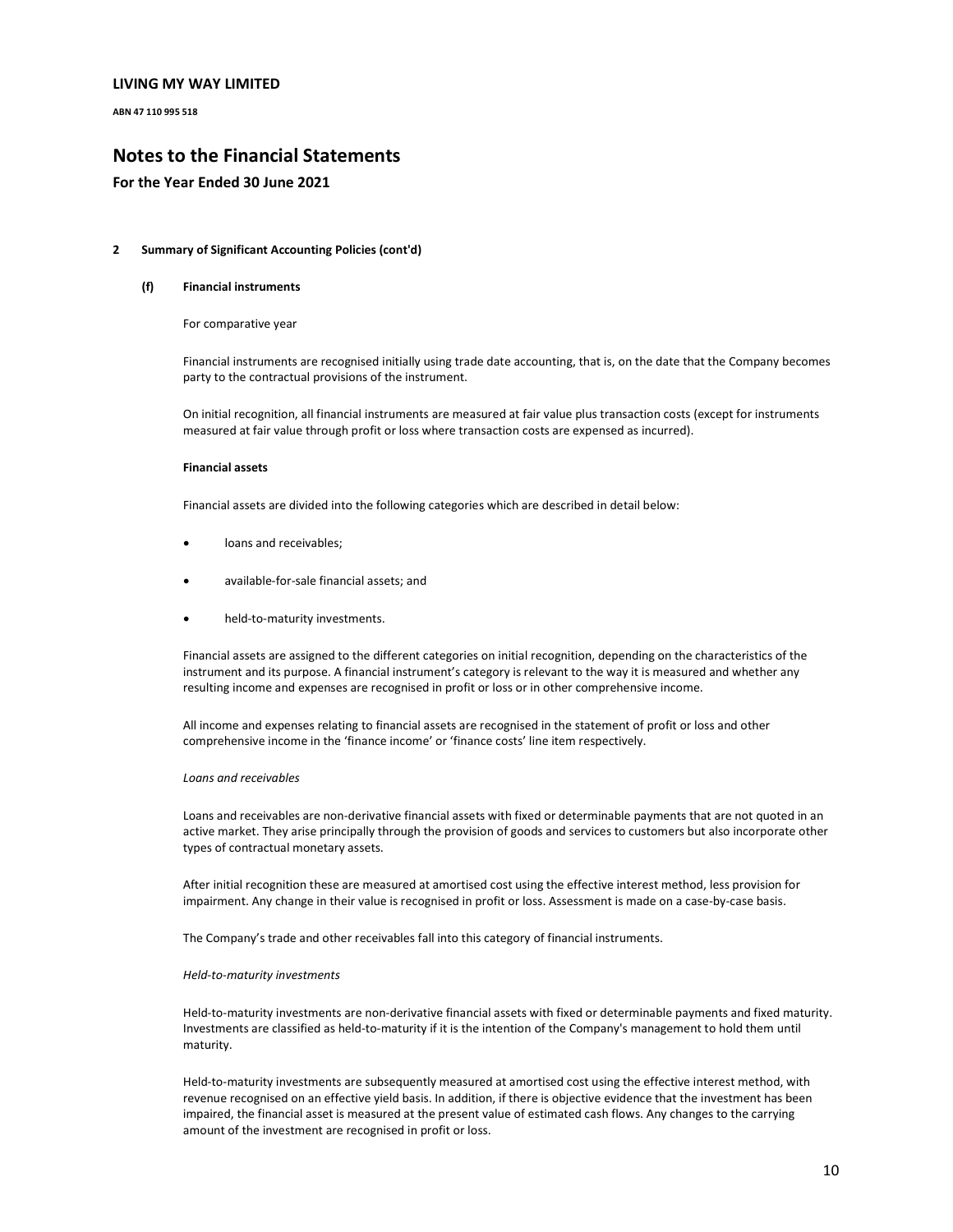**ABN 47 110 995 518** 

# **Notes to the Financial Statements**

### **For the Year Ended 30 June 2021**

#### **2 Summary of Significant Accounting Policies (cont'd)**

**(f) Financial instruments (cont'd)** 

#### **Financial liabilities**

Financial liabilities are classified as either financial liabilities 'at fair value through profit or loss' or other financial liabilities depending on the purpose for which the liability was acquired. Although the Company uses derivative financial instruments in economic hedges of currency and interest rate risk, it does not hedge account for these transactions.

The Company's financial liabilities include borrowings, trade and other payables (including finance lease liabilities), which are measured at amortised cost using the effective interest rate method.

#### **Impairment of Financial Assets**

At the end of the reporting period the Company assesses whether there is any objective evidence that a financial asset or group of financial assets is impaired.

#### *Financial assets at amortised cost*

If there is objective evidence that an impairment loss on financial assets carried at amortised cost has been incurred, the amount of the loss is measured as the difference between the asset's carrying amount and the present value of the estimated future cash flows discounted at the financial assets original effective interest rate.

Impairment on loans and receivables is reduced through the use of an allowance account, all other impairment losses on financial assets at amortised cost are taken directly to the asset.

Subsequent recoveries of amounts previously written off are credited against other expenses in profit or loss.

#### **(g) Impairment of non-financial assets**

At the end of each reporting period the Company determines whether there is an evidence of an impairment indicator for non-financial assets.

Where an indicator exists and regardless for indefinite life intangible assets and intangible assets not yet available for use, the recoverable amount of the asset is estimated.

Where the recoverable amount is less than the carrying amount, an impairment loss is recognised in profit or loss. Reversal indicators are considered in subsequent periods for all assets which have suffered an impairment loss.

#### **(h) Cash and cash equivalents**

Cash and cash equivalents comprises cash on hand, demand deposits and short-term investments which are readily convertible to known amounts of cash and which are subject to an insignificant risk of change in value.

#### **(i) Employee benefits**

Provision is made for the Company's liability for employee benefits arising from services rendered by employees to the end of the reporting period. Employee benefits that are expected to be wholly settled within one year have been measured at the amounts expected to be paid when the liability is settled.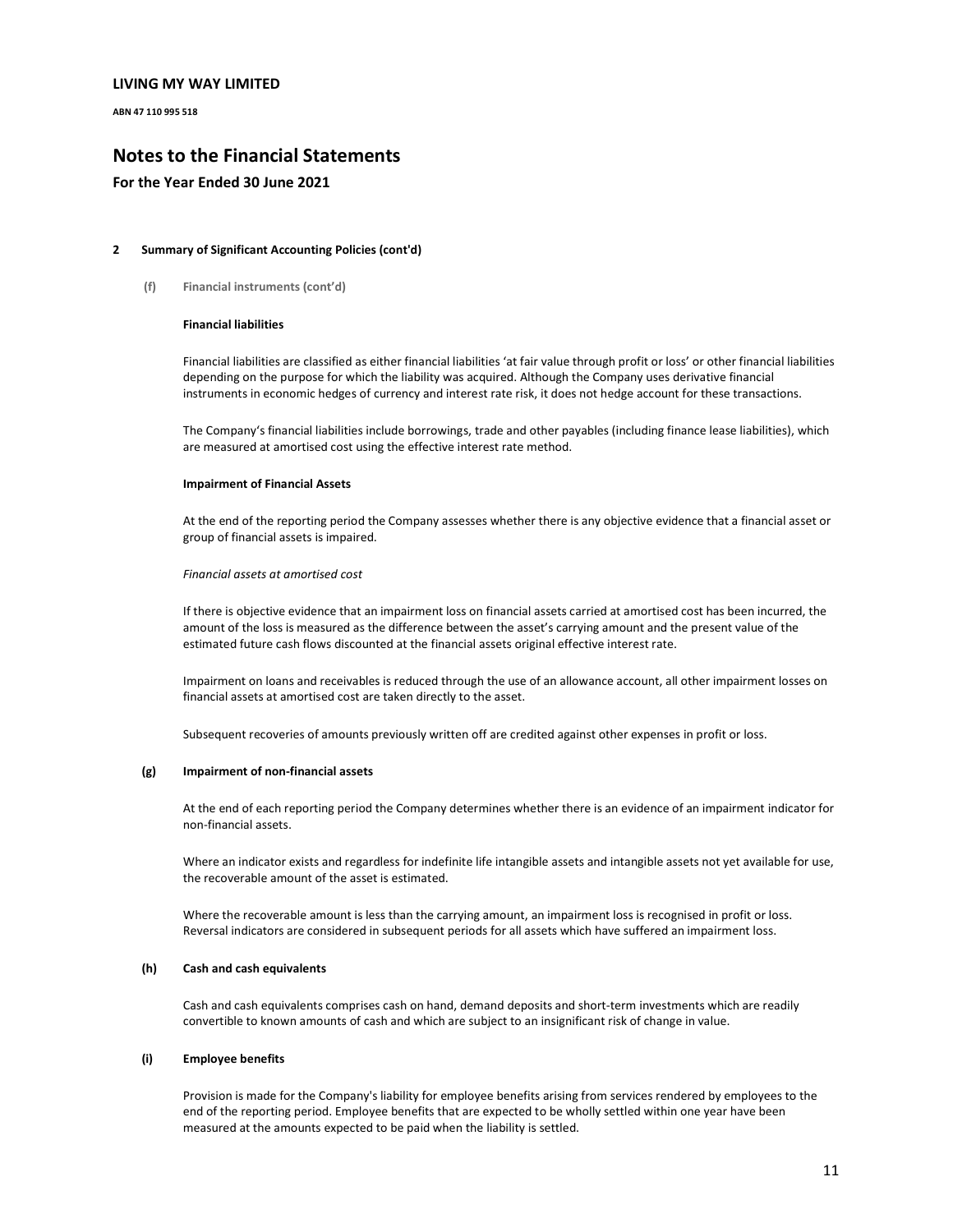**ABN 47 110 995 518** 

# **Notes to the Financial Statements**

### **For the Year Ended 30 June 2021**

#### **2 Summary of Significant Accounting Policies (cont'd)**

**(i) Employee benefits (cont'd)**

Employee benefits expected to be settled more than one year after the end of the reporting period have been measured at the estimated future cash outflows to be made for those benefits. In determining the liability, consideration is given to employee wage increases and the probability that the employee may satisfy vesting requirements. Changes in the measurement of the liability are recognised in profit or loss.

(j) Operating lease

A lease liability is the present value of the lease payments (less lease incentives) not paid at the commencement date of the lease. Payments for outgoings are not included in the determination of the lease liability.

Borrowing rates inherent in the lease agreement are used to discount lease payments and to determine interest expense. Reduction in the lease liability is the difference between the lease payments and the interest expenses.

(k) Adoption of new and revised accounting standards

The Company has adopted all standards which became effective for the first time at 30 June 2021, the adoption of these standards has not caused any material adjustments to the reported financial position, performance or cash flow of the Company.

#### **3 Critical Accounting Estimates and Judgments**

The Responsible persons make estimates and judgements during the preparation of these financial statements regarding assumptions about current and future events affecting transactions and balances.

These estimates and judgements are based on the best information available at the time of preparing the financial statements, however as additional information is known then the actual results may differ from the estimates.

The significant estimates and judgements made have been described below.

Key estimates - receivables

The receivables at reporting date have been reviewed to determine whether there is any objective evidence that any of the receivables are impaired. An impairment provision is included for any receivable where the entire balance is not considered collectible. The impairment provision is based on the best information at the reporting date.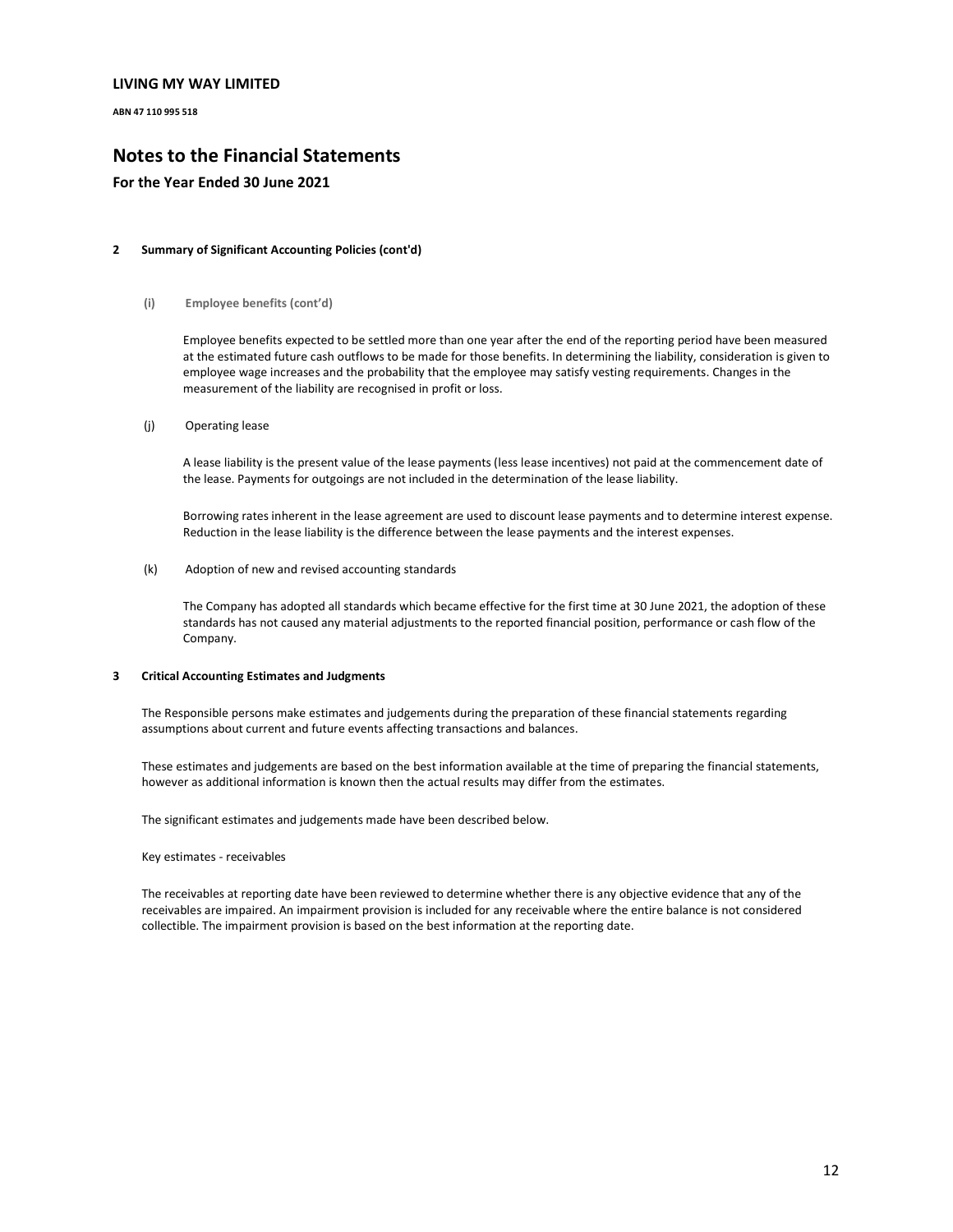**ABN 47 110 995 518** 

# **Notes to the Financial Statements**

## **For the Year Ended 30 June 2021**

#### **4 Revenue and Other Income**

Revenue from continuing operations

|   |                                    | 2021       | 2020       |
|---|------------------------------------|------------|------------|
|   |                                    | \$         | \$         |
|   | <b>Members Services Revenue</b>    |            |            |
|   | - NDIS Member Receipts             | 11,952,106 | 9,888,223  |
|   | - COS Member Receipts              | 790,416    | 1,069,602  |
|   | - Other Member Receipts            | 70,611     | 188,721    |
|   | - Administration Fees              | 59,281     | 49,767     |
|   |                                    | 12,872,414 | 11,196,313 |
|   | <b>Other Income</b>                |            |            |
|   | - Rental Income                    | 94,493     | 56,446     |
|   | - Interest Income                  | 6,572      | 77,604     |
|   | - Other Income                     | 217,917    | 81         |
|   | - Investment Income                | 58,724     |            |
|   |                                    | 377,706    | 134,131    |
| 5 | <b>Cash and Cash Equivalents</b>   |            |            |
|   | Cash at Bank and On Hand           | 596,821    | 305,191    |
|   | Short-term Deposits                | 559,995    | 4,998,613  |
|   |                                    | 1,156,816  | 5,303,804  |
| 6 | <b>Trade and Other Receivables</b> |            |            |
|   | <b>CURRENT</b>                     |            |            |
|   | <b>Trade Receivables</b>           | 572,059    | 481,798    |
|   | Provision for Impairment           | (89, 796)  | (46, 896)  |
|   |                                    | 482,263    | 434,902    |
|   | <b>Other Receivables</b>           | 97,287     | 43,438     |
|   |                                    | 579,550    | 478,340    |

The carrying value of trade receivables is considered a reasonable approximation of fair value due to the short-term nature of the balances. The maximum exposure to credit risk at the reporting date is the fair value of each class of receivable in the financial statements.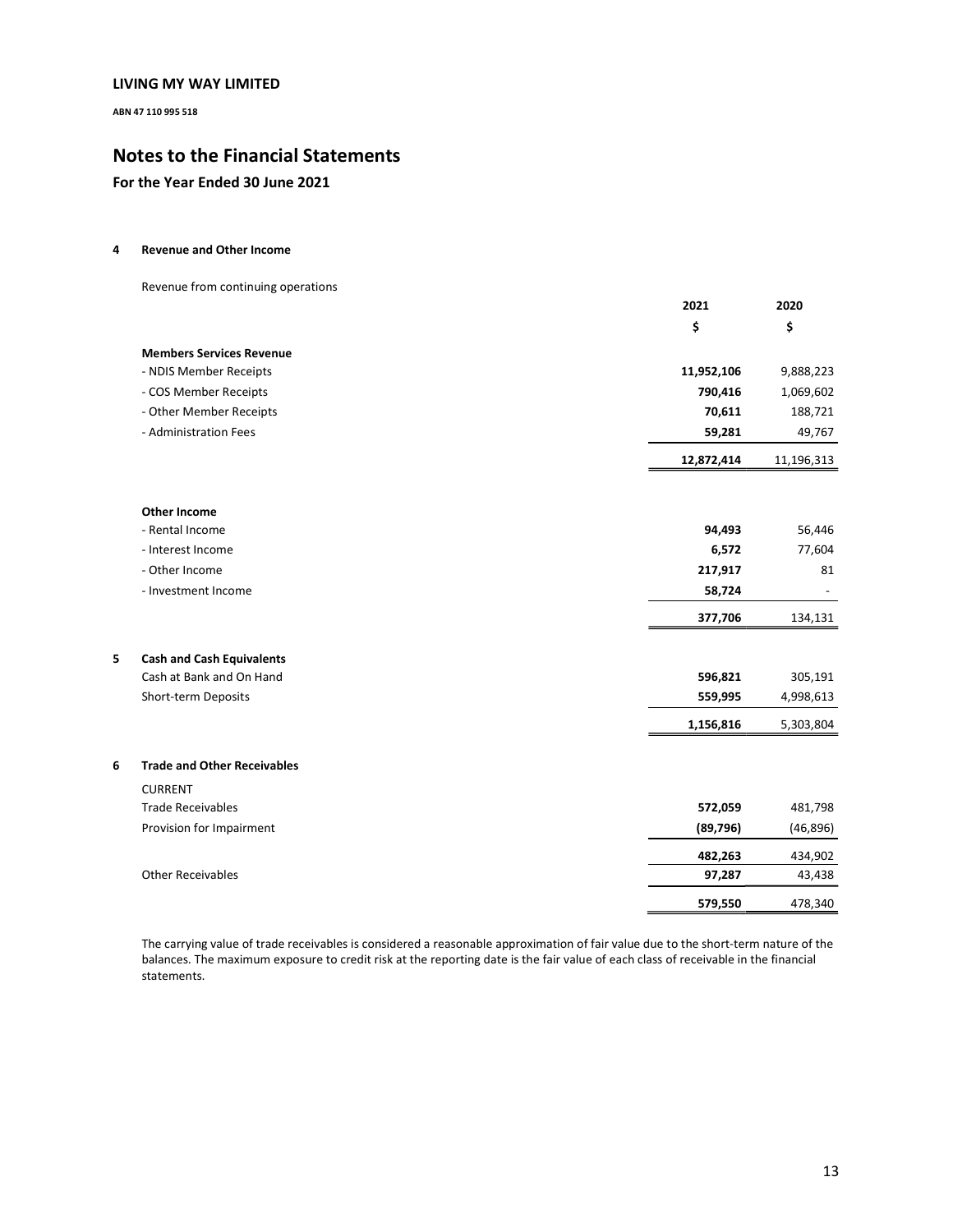**ABN 47 110 995 518** 

# **Notes to the Financial Statements**

## **For the Year Ended 30 June 2021**

#### **7 Other Financial Assets**

|                                                  | 2021      | 2020 |
|--------------------------------------------------|-----------|------|
|                                                  |           |      |
| <b>CURRENT</b>                                   |           |      |
| Investments - Market Value (Available for Sales) | 4,297,960 | -    |

Like many of our sector peers, we identified our existing strategy of holding surplus funds in terms deposits was ineffective with the prevailing low interest rates. To ensure we were effectively managing our risk and safeguarding our future service delivery we took the decision to explore alternative ways to safeguard these funds.

Following a tender process, we chose JBWere Limited (AFSL 341162 ABN 68 137 978 360), specialist philanthropic advisers in this area, as our partner. This process included the development of an investment policy, an investment charter and the appointment of an investment committee to provide oversight. This approach is enabling the board to focus on the organisations mission knowing the funds available to support it are being effectively managed. JBWere is a wholly owned subsidiary of the National Australia Bank Limited Group. The initial investment amount was \$4,000,000 and the investment process commenced in October 2020.

#### **8 Other Assets**

|                                    | 2021    | 2020    |
|------------------------------------|---------|---------|
|                                    | \$      | \$      |
| <b>CURRENT</b>                     |         |         |
| Operating Lease Right-of Use Asset | 92,945  | 93,955  |
| Rental Deposit                     | 22,500  | 22,500  |
|                                    | 115,445 | 116,455 |
| NON-CURRENT                        |         |         |
| Operating Lease Right-of Use Asset | 23,407  | 104,244 |
|                                    |         |         |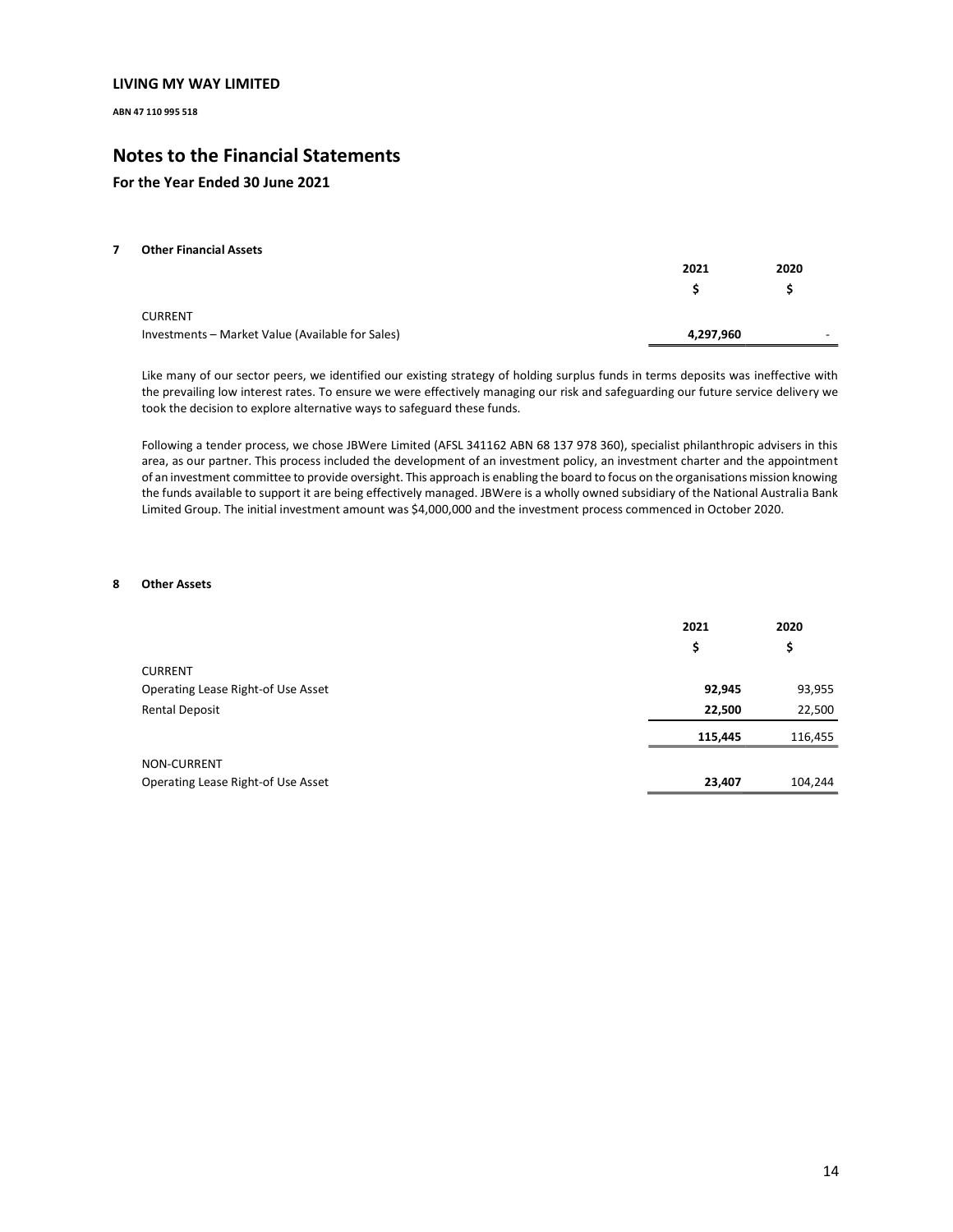**ABN 47 110 995 518** 

# **Notes to the Financial Statements**

**For the Year Ended 30 June 2021** 

#### **9 Property, Plant and Equipment**

|                                            | 2021       | 2020      |
|--------------------------------------------|------------|-----------|
|                                            | \$         | \$        |
| <b>BUILDINGS</b>                           |            |           |
| At Fair Value                              | 980,000    | 980,000   |
| <b>Total Land and Buildings</b>            | 980,000    | 980,000   |
| PLANT AND EQUIPMENT                        |            |           |
| Furniture, Fixtures and Fittings           |            |           |
| At Cost                                    | 109,909    | 109,909   |
| <b>Accumulated Depreciation</b>            | (35, 661)  | (23, 676) |
| Total Furniture, Fixtures and Fittings     | 74,248     | 86,233    |
| <b>Motor Vehicles</b>                      |            |           |
| At Cost                                    | 67,752     | 67,752    |
| <b>Accumulated Depreciation</b>            | (45, 287)  | (31, 326) |
| <b>Total Motor Vehicles</b>                | 22,465     | 36,426    |
| Office Equipment                           |            |           |
| At Cost                                    | 48,040     | 20,378    |
| <b>Accumulated Depreciation</b>            | (17, 476)  | (5,058)   |
| <b>Total Office Equipment</b>              | 30,564     | 15,320    |
| <b>Computer Software</b>                   |            |           |
| At Cost                                    | 368,263    | 133,560   |
| <b>Accumulated Depreciation</b>            | (44, 318)  |           |
| Impairment                                 | (100, 443) |           |
| <b>Total Computer Software</b>             | 223,502    | 133,560   |
| Leasehold Improvements                     |            |           |
| At Cost                                    | 314,274    | 314,273   |
| <b>Accumulated Amortisation</b>            | (94, 196)  | (31, 427) |
| Total leasehold Improvements               | 220,078    | 282,846   |
| <b>Total Plant and Equipment</b>           | 570,857    | 554,385   |
| <b>Total Property, Plant and Equipment</b> | 1,550,857  | 1,534,385 |

The building at 11/800-812 Old Illawarra Road MENAI NSW 2234 SP 61084 was revalued in accordance with a valuation prepared on 30th July 2018 by Australian Valuers Group Pty Ltd (Reg. Valuer CPP no. 68250).

Leasehold improvements relate to costs incurred in connection with the fit-out of the company's leased premises of 60 Allison Crescent, Menai, NSW 2234.

The impairment loss of \$100,443 was charged to profit and loss following notification from the providers of the "Plan Tracker" software application that the system was being de commissioned and no longer supported effective from 1 October 2021.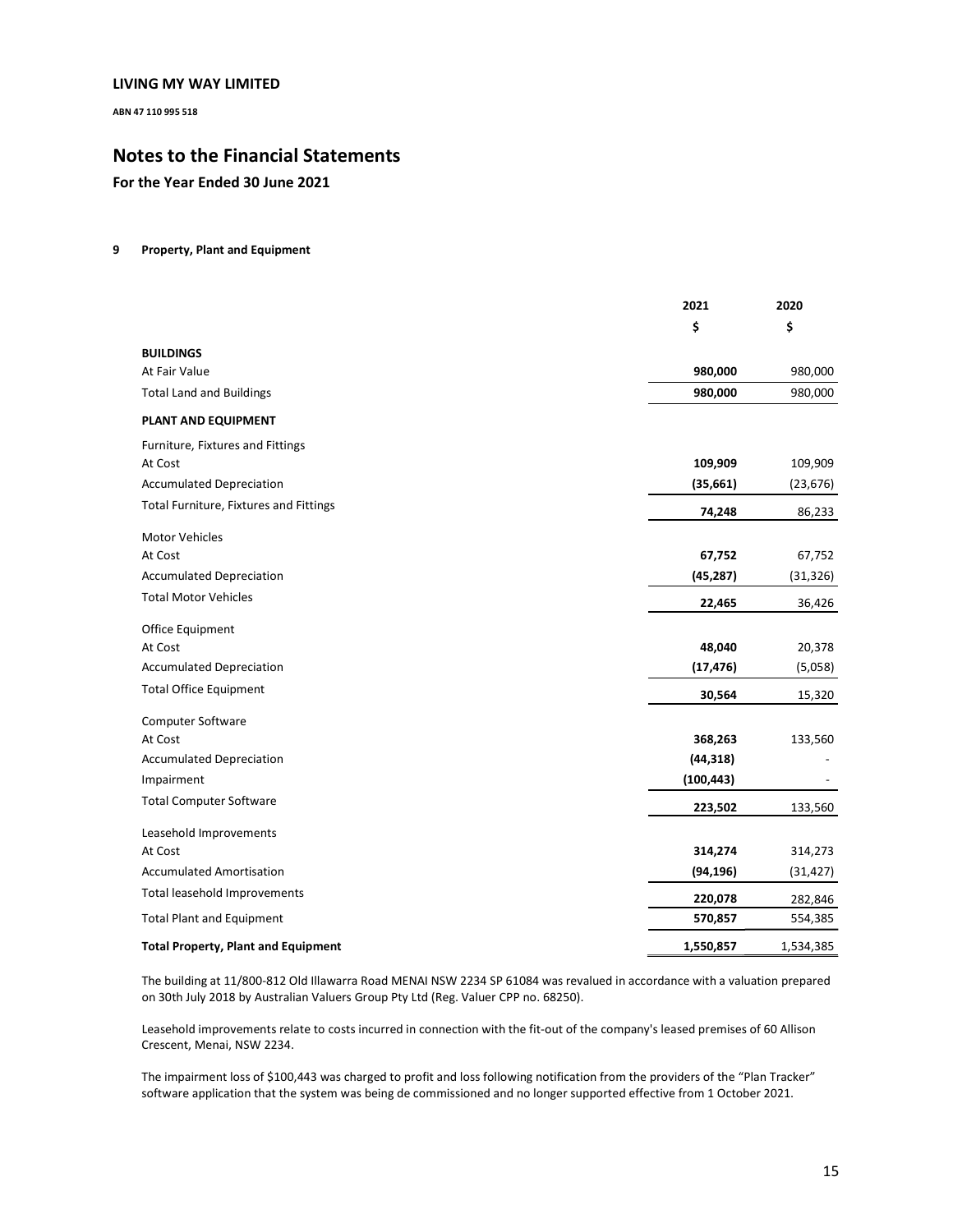**ABN 47 110 995 518** 

# **Notes to the Financial Statements**

**For the Year Ended 30 June 2021** 

### **10 Trade and Other Payables**

|                          | 2021      | 2020      |
|--------------------------|-----------|-----------|
|                          | \$        | \$        |
| Current                  |           |           |
| <b>Trade Payables</b>    | 209,223   | 560,213   |
| GST (Receivable) Payable | (45, 657) | 2,397     |
| PAYG Payable             | 46,176    | 34,555    |
| <b>Other Payables</b>    | 949,826   | 686,373   |
|                          | 1,159,567 | 1,283,538 |

Trade and other payables are unsecured, non-interest bearing and are normally settled within 30 days. The carrying value of trade and other payables is considered a reasonable approximation of fair value due to the short-term nature of the balances.

|    |                                                | 2021    | 2020    |
|----|------------------------------------------------|---------|---------|
|    |                                                | \$      | \$      |
| 11 | <b>Employee Benefits</b>                       |         |         |
|    | <b>CURRENT</b>                                 |         |         |
|    | Long Service Leave                             | 387,545 | 351,605 |
|    | Annual Leave                                   | 198,011 | 171,540 |
|    | Superannuation Payable                         | 171,822 |         |
|    |                                                | 757,378 | 523,145 |
| 12 | <b>Other Liabilities</b>                       |         |         |
|    | <b>CURRENT</b>                                 |         |         |
|    | Acquittal to COS                               | 224,739 | 237,903 |
|    | Operating Lease Liability - Right-of-Use Asset | 92,945  | 93,955  |
|    |                                                | 317,684 | 331,858 |
|    | <b>NON-CURRENT</b>                             |         |         |
|    | Operating Lease Liability - Right-of-Use Asset | 23,407  | 104,244 |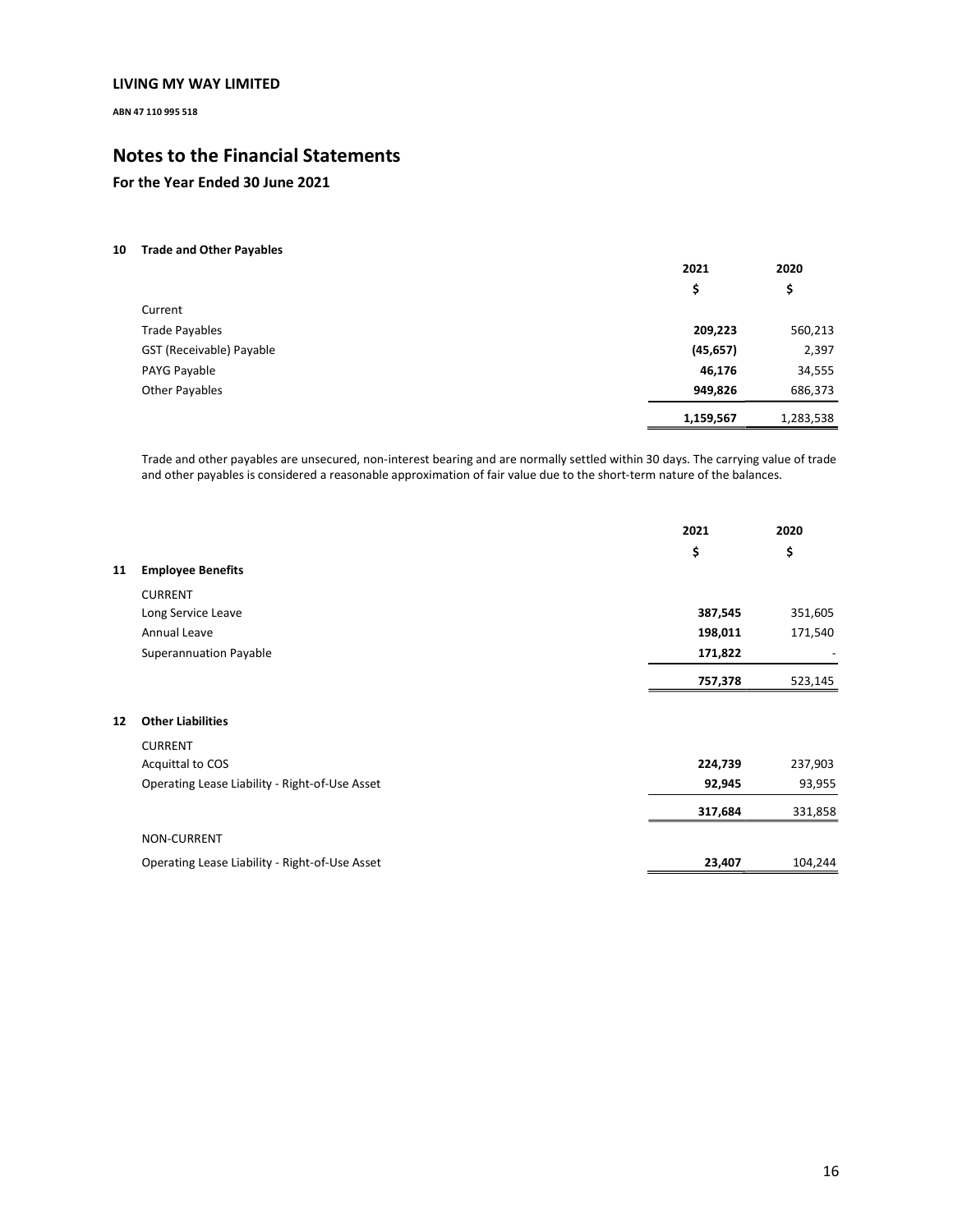**ABN 47 110 995 518** 

# **Notes to the Financial Statements**

## **For the Year Ended 30 June 2021**

#### **13 Directors Remuneration**

During the financial year, the directors were paid the following fees:

|                 | 2021                     |
|-----------------|--------------------------|
|                 | \$                       |
|                 | <b>Directors Fees</b>    |
| Milena Morrow   | 20,805                   |
| Angela Li       | 3,285                    |
| Ken Ferris      | $\overline{\phantom{a}}$ |
| Phillipa Gormly | $\overline{\phantom{a}}$ |
| Sanjeev Gupta   | 9,855                    |
| Peter Strohkorb | 9,855                    |
| Frank Burke     | 9,855                    |
| Peter Whyntie   | 9,855                    |
| Huw Thomas      | 6,570                    |
|                 | 70,080                   |

#### **14 Transactions with Related Parties**

During the financial year, there were no further transactions with related parties, other than the directors' remuneration listed above.

#### **15 Members' Guarantee**

The Company is incorporated under the *Corporations Act 2001* and is a Company limited by guarantee. If the Company is wound up, the constitution states that each member is required to contribute a maximum of \$2 each towards meeting any outstanding and obligations of the Company. At 30 June 2021 the number of members was 358 (2020: 287).

### **16 Auditors' Remuneration**

|                                                  | 2021   | 2020   |
|--------------------------------------------------|--------|--------|
|                                                  |        |        |
| Remuneration of the auditor, for:                |        |        |
| - auditing or reviewing the financial statements | 15.000 | 15,000 |

#### **17 Contingent Liabilities**

In the opinion of the Responsible persons, the Company did not have any contingent liabilities at 30 June 2021 (30 June 2020: None).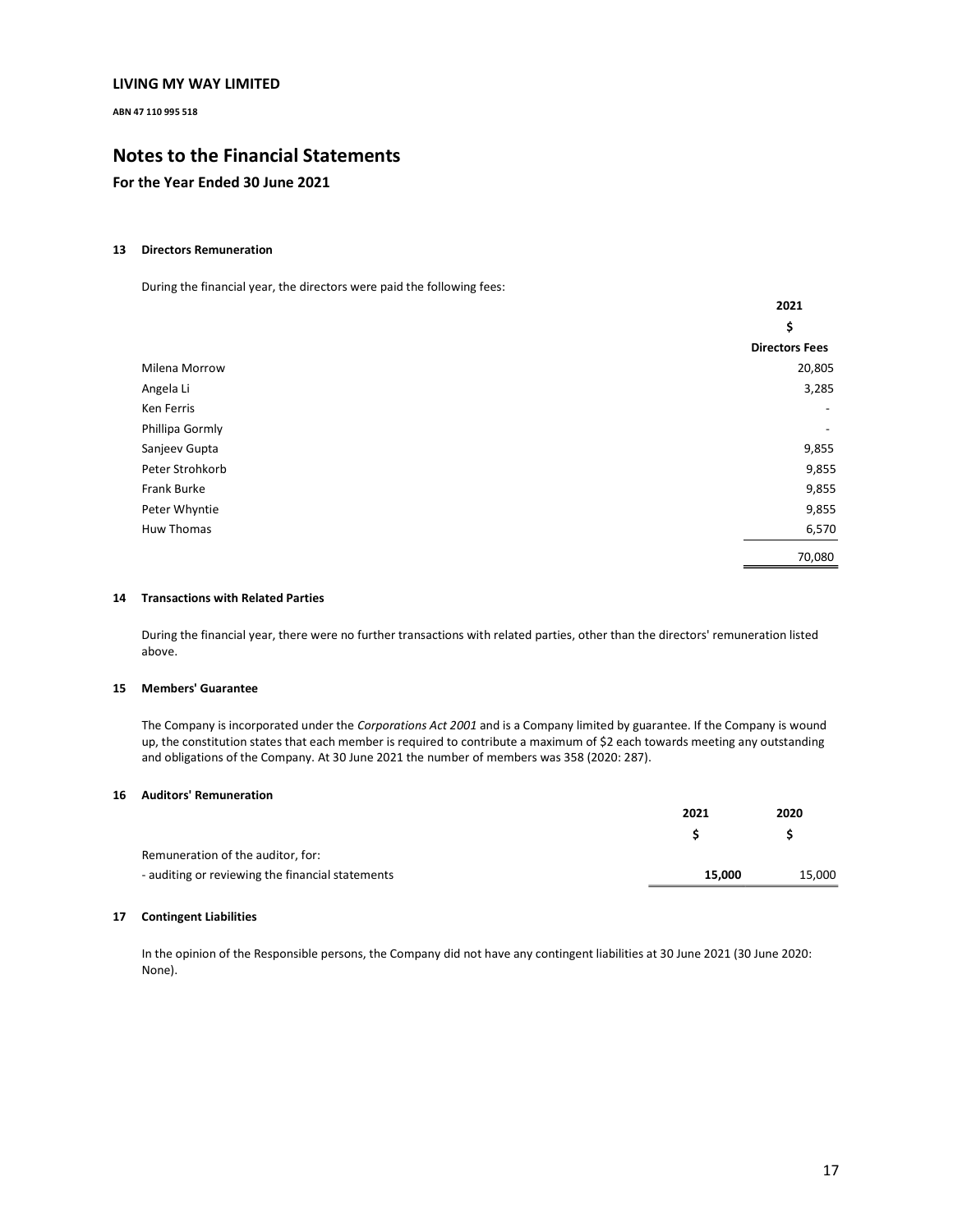**ABN 47 110 995 518** 

# **Notes to the Financial Statements**

# **For the Year Ended 30 June 2021**

## **18 Cash Flow Information**

Reconciliation of net income to net cash provided by operating activities:

|                                                      | 2021       | 2020<br>\$ |
|------------------------------------------------------|------------|------------|
|                                                      | \$         |            |
| Loss for the year                                    | (66, 149)  | (191, 224) |
| Non-cash flows in profit:                            |            |            |
| - Depreciation                                       | 145.449    | 58.960     |
| - Net Investment Income                              | (58, 724)  |            |
| -Impairment Loss of Fixed Asset                      | 100,443    | -          |
| Changes in assets and liabilities:                   |            |            |
| - (increase)/decrease in trade and other receivables | (101, 212) | 666,476    |
| - (decrease) in trade and other payables             | (125,960)  | (946, 146) |
| - increase in employee benefits                      | 234,232    | 62,978     |
| Cashflows from operations                            | 128,079    | (348,956)  |

## **19 Statutory Information**

The registered office and principal place of business of the company is: LIVING MY WAY LIMITED 44-60 Allison Crescent, MENAI NSW 2234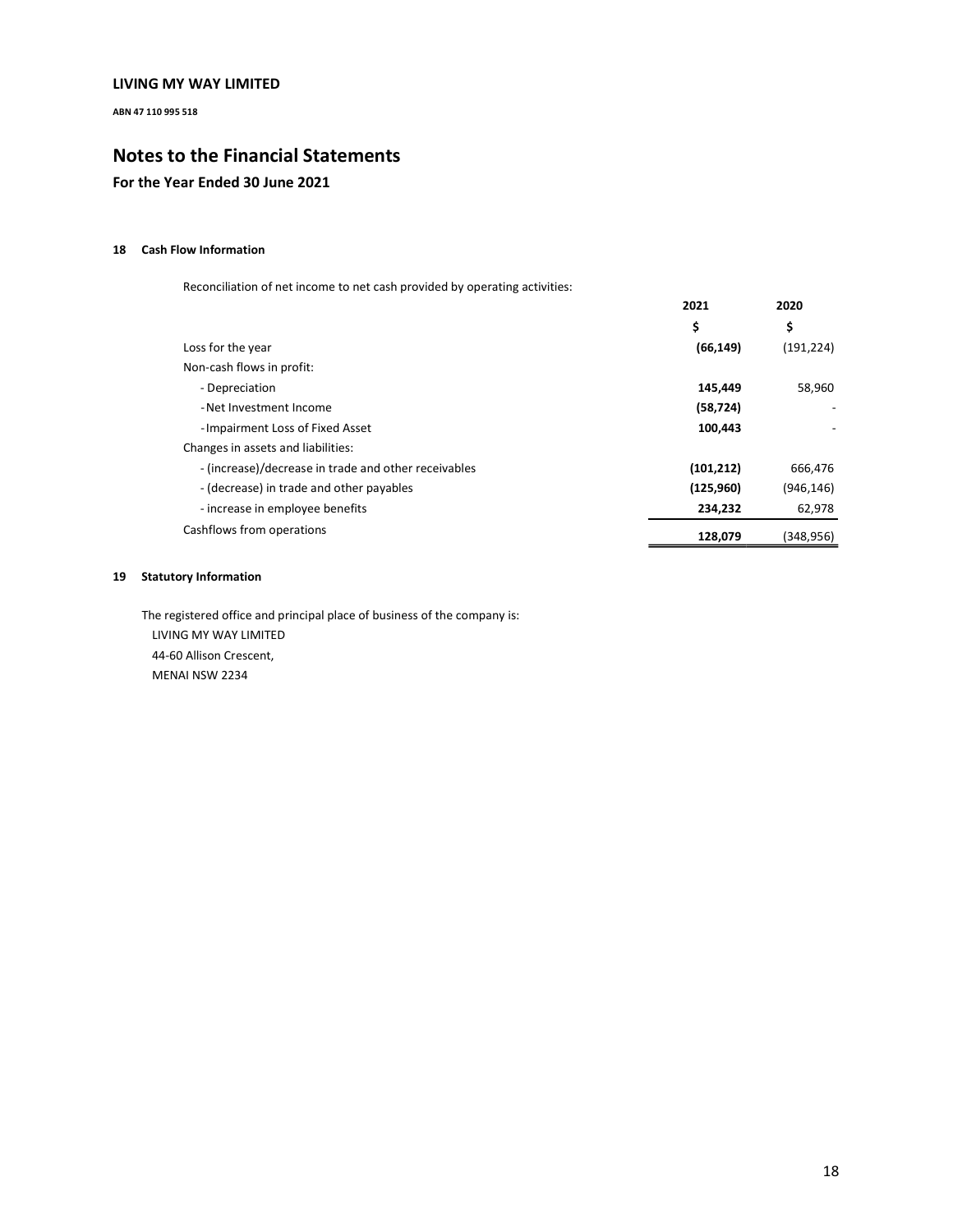ABN 47 110 995 518

# **Responsible Persons' Declaration**

The responsible persons declare that in the responsible persons' opinion:

- there are reasonable grounds to believe that the registered entity is able to pay all of its debts, as and when they become due and payable; and
- · the financial statements and notes satisfy the requirements of the *Australian Charities and Not-for-profits Commission Act 2012*.

Signed in accordance with subsection 60.15(2) of the *Australian Charities and Not-for-profit Commission Regulation 2013*.

Responsible person ... .............................................................

Mr Peter Strohkorb

Responsible person ...............................................................

Mr Frank Burke

Dated 20th October 2021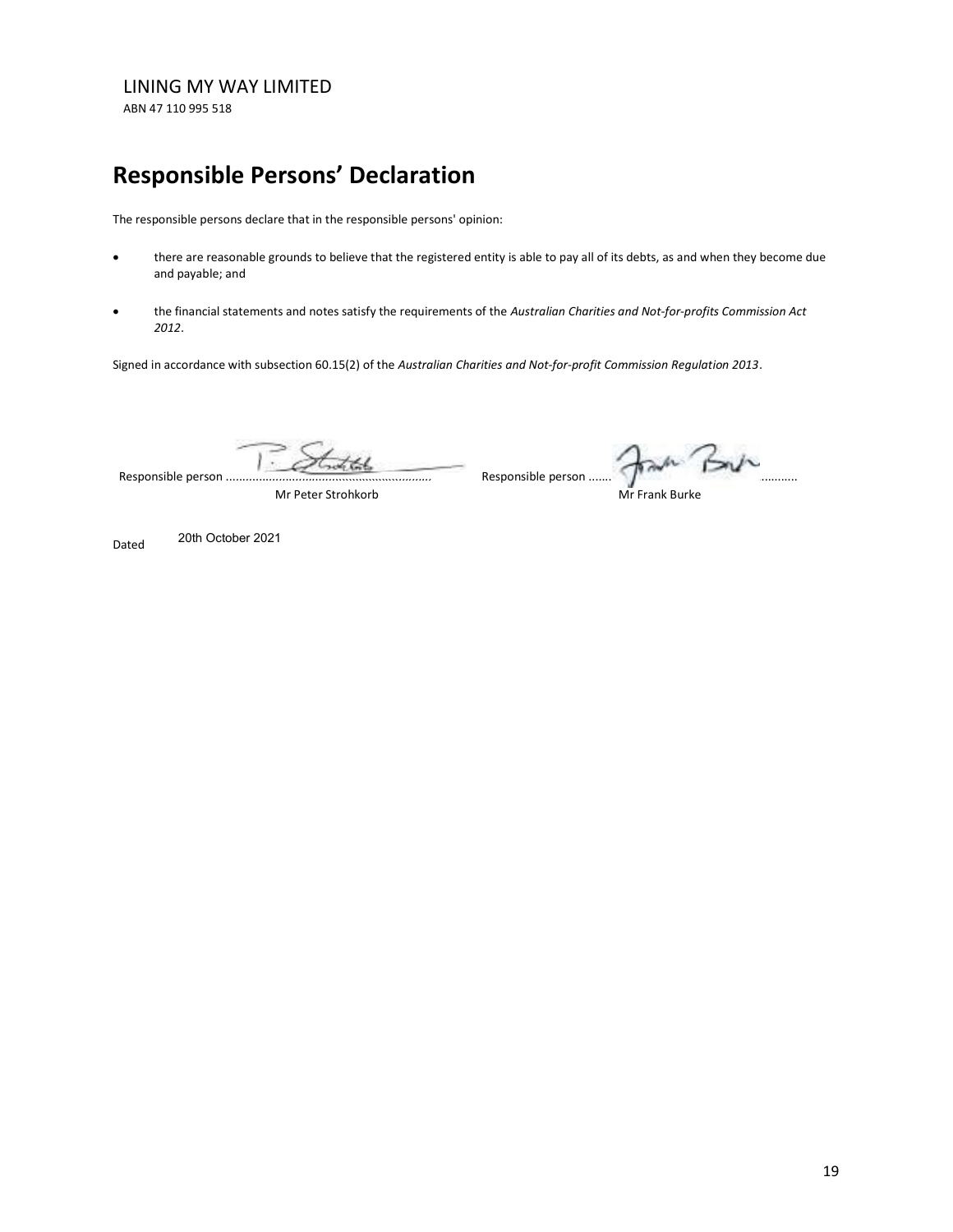ABN 61 105 044 862

GPO Box 4566 Sydney NSW 2001 Telephone: (02) 9231 6166 Facsimile: (02) 9231 6155 Email: gmga@gccbusiness.com.au

Suite 807, 109 Pitt Street, Sydney

# LIVING MY WAY LIMITED ABN 47 110 995 518 INDEPENDENT AUDITOR'S REPORT TO THE MEMBERS of LIVING MY WAY LIMITED

To the Members of Living My Way Limited

## Opinion

We have audited the accompanying financial report being a special purpose financial report of Living My Way Limited ("registered entity") which comprises the statement of financial position as at 30 June 2021, the statement of profit or loss and other comprehensive income, statement of changes in equity and statement of cash flows for the year then ended, notes to the financial statements, including a summary of significant accounting policies, and the declaration by those charged with governance (being the Responsible Persons').

In our opinion the financial report of Living My Way Limited has been prepared in accordance with Division 60 of the Australian Charities and Not-for-profits Commission Act 2012, including:

- (i) giving a true and fair view of the registered entity's financial position as at 30 June 2021 and of its financial performance for the year ended on that date; and
- (ii) complying with Australian Accounting Standards to the extent described in Note 1 and Division 60 of the Australian Charities and Not-for-profits Commission Regulation 2013.

# **Basis for Opinion**

We conducted our audit in accordance with Australian Auditing Standards, Our responsibilities under those standards are further described in the Auditor's Responsibilities for the Audit of the Financial Report section of our report. We are independent of the registered entity in accordance with the auditor independence requirements of the Australian Charities and Not-for-profits Commission Act, 2012 (ACNC Act) and the ethical requirements of the Accounting Professional and Ethical Standards Board's APES 110 Code of Ethics for Professional Accountants ("the Code") that are relevant to our audit of the financial report in Australia. We have also fulfilled our other ethical responsibilities in accordance with the Code.

We believe that the audit evidence we have obtained is sufficient and appropriate to provide a basis for our opinion.

## **Emphasis of Matter - Basis of Accounting**

We draw attention to Note 1 of the financial report, which describes the basis of accounting. The financial report has been prepared to assist the registered entity meet the requirements of the Australian Charities and Not-for-profits Commission Act, 2012. As a result, the financial report may not be suitable for another purpose. Our opinion is not modified in respect of this matter.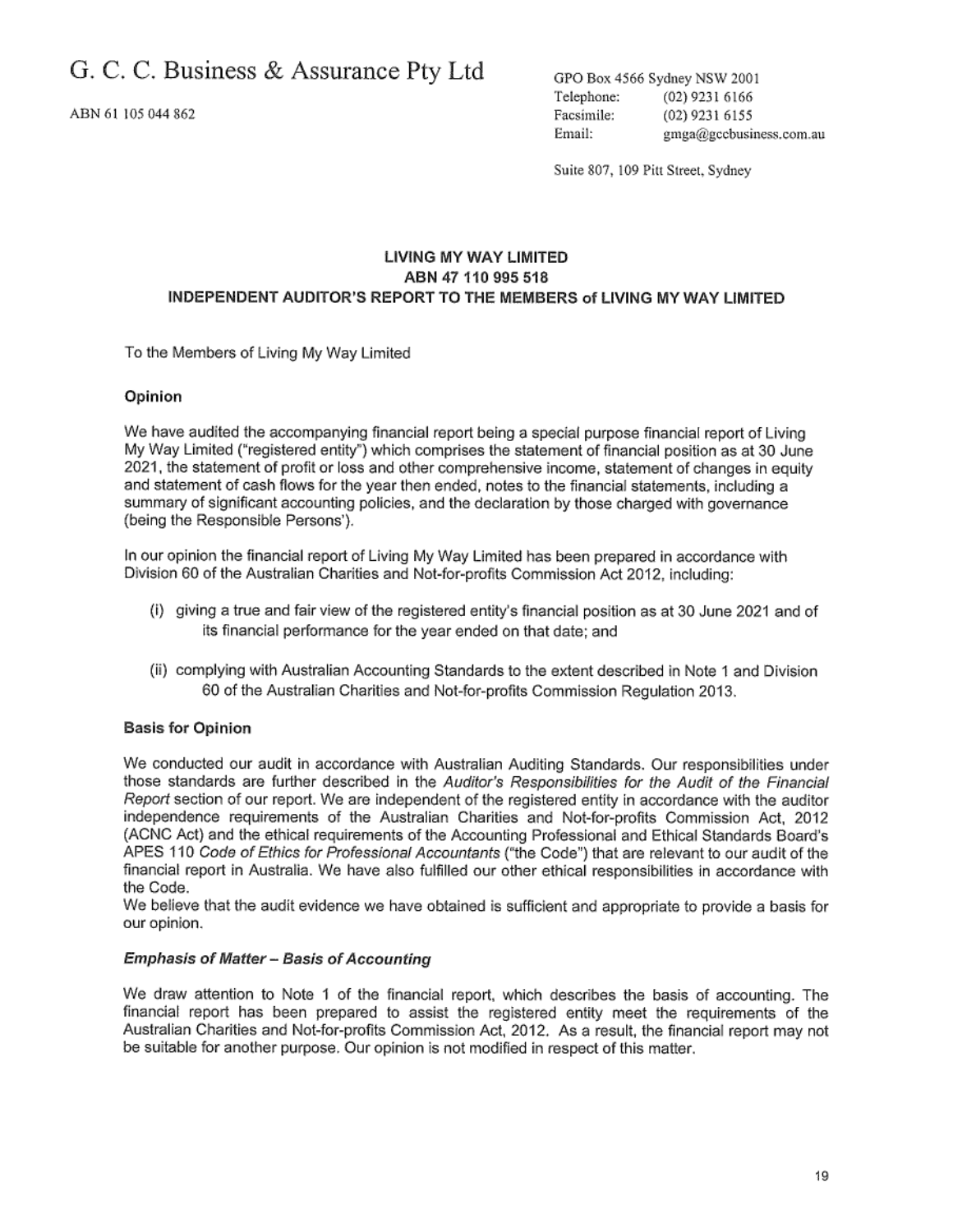# G. C. C. Business & Assurance Pty Ltd

## Responsibilities of the Responsible Persons' for the Financial Report

The Responsible Persons' are responsible for the preparation and fair presentation of the special purpose financial report in accordance with the accounting policies described in Note 1 of the financial statements and for such internal control as the Responsible Persons' determine is necessary to enable the preparation of the financial report that is free from material misstatement, whether due to fraud or error.

In preparing the special purpose financial report, the Responsible Persons' are responsible for assessing the registered entity's ability to continue as a going concern, disclosing, as applicable, matters related to going concern and using the going concern basis of accounting unless the Responsible Persons' either intend to liquidate the registered entity or to cease operations, or have no realistic alternative but to do so.

The Responsible Persons' are responsible for overseeing the registered entity's financial reporting process.

## Auditor's Responsibilities for the Audit of the Financial Report

Our objectives are to obtain reasonable assurance about whether the financial report as a whole is free from material misstatement, whether due to fraud or error, and to issue an auditor's report that includes our opinion. Reasonable assurance is a high level of assurance, but is not a quarantee that an audit conducted in accordance with Australian Auditing Standards will always detect a material misstatement when it exists. Misstatements can arise from fraud or error and are considered material if, individually or in the aggregate, they could reasonably be expected to influence the economic decisions of users taken on the basis of this financial report.

As part of an audit in accordance with the Australian Auditing Standards, we exercise professional judgement and maintain professional scepticism throughout the audit. We also:

- Identify and assess the risks of material misstatement of the financial report, whether due to fraud or error, design and perform audit procedures responsive to those risks, and obtain audit evidence that is sufficient and appropriate to provide a basis for our opinion. The risk of not detecting a material misstatement resulting from fraud is higher than for one resulting from error, as fraud may involve collusion, forgery, intentional omissions, misrepresentations, or the override of internal control.
- Obtain an understanding of internal control relevant to the audit in order to design audit procedures that are appropriate in the circumstances, but not for the purpose of expressing an opinion on the effectiveness of the registered entity's internal control.
- Evaluate the appropriateness of accounting policies used and the reasonableness of accounting estimates and related disclosures made by the Responsible Persons.
- Conclude on the appropriateness of the Responsible Persons' use of the going concern basis of accounting and, based on the audit evidence obtained, whether a material uncertainty exists related to events or conditions that may cast significant doubt on the registered entity's ability to continue as a going concern. If we conclude that a material uncertainty exists, we are required to draw attention in our auditor's report to the related disclosures in the financial report or, if such disclosures are inadequate, to modify our opinion.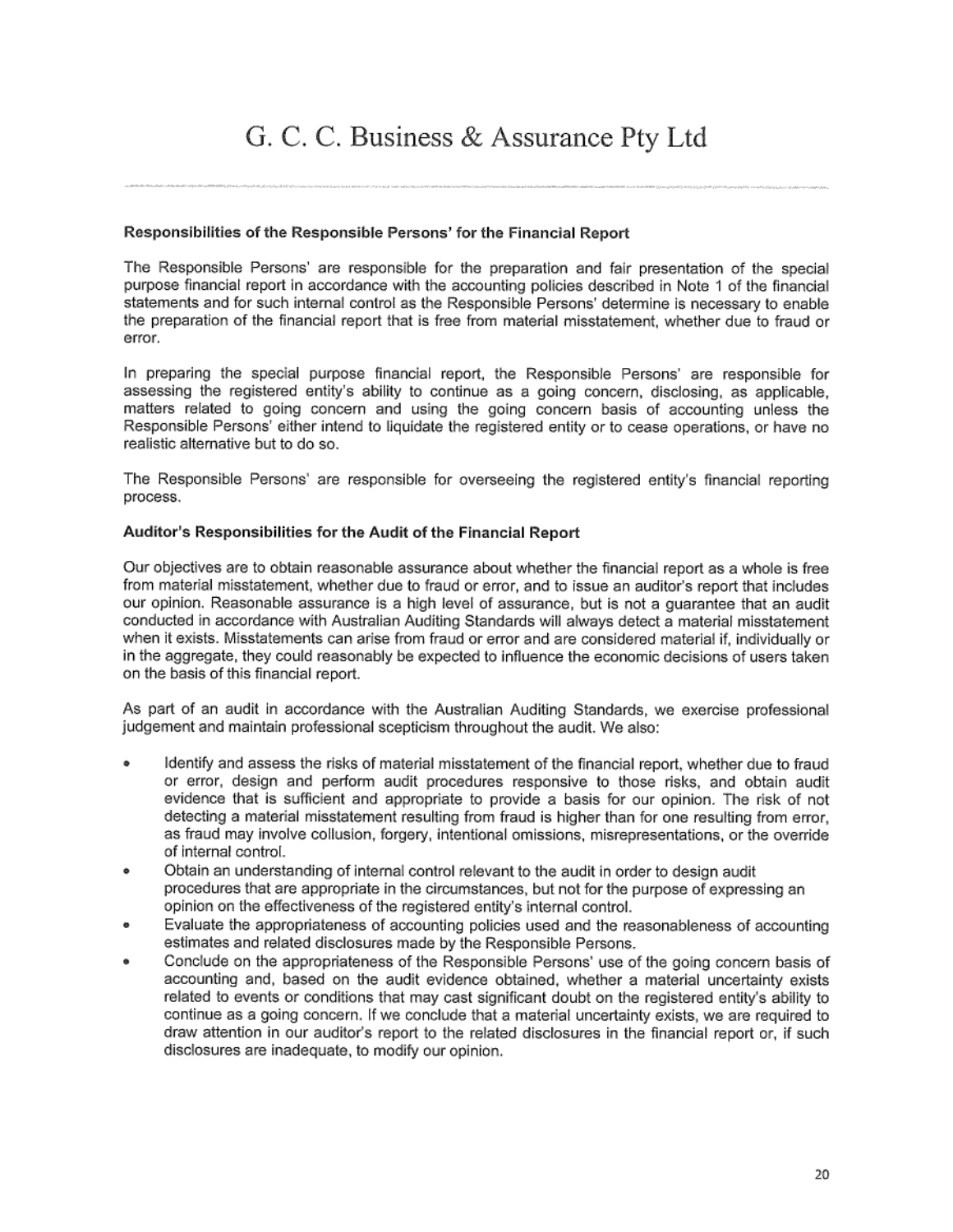# G. C. C. Business & Assurance Pty Ltd

Our conclusions are based on the audit evidence obtained up to the date of our auditor's report. However, future events or conditions may cause the registered entity to cease to continue as a going concern.

Evaluate the overall presentation, structure and content of the financial report, including the  $\bullet$ disclosures, and whether the financial report represents the underlying transactions and events in a manner that achieves fair presentation.

I communicate with the Responsible Persons' regarding, among other matters, the planned scope and timing of the audit and significant audit findings, including any significant deficiencies in internal control that we identify during our audit.

*Tamvu* finerez

Graeme Green Director GCC Business & Assurance Pty Ltd Authorised Audit Company

Dated 20 October, 2021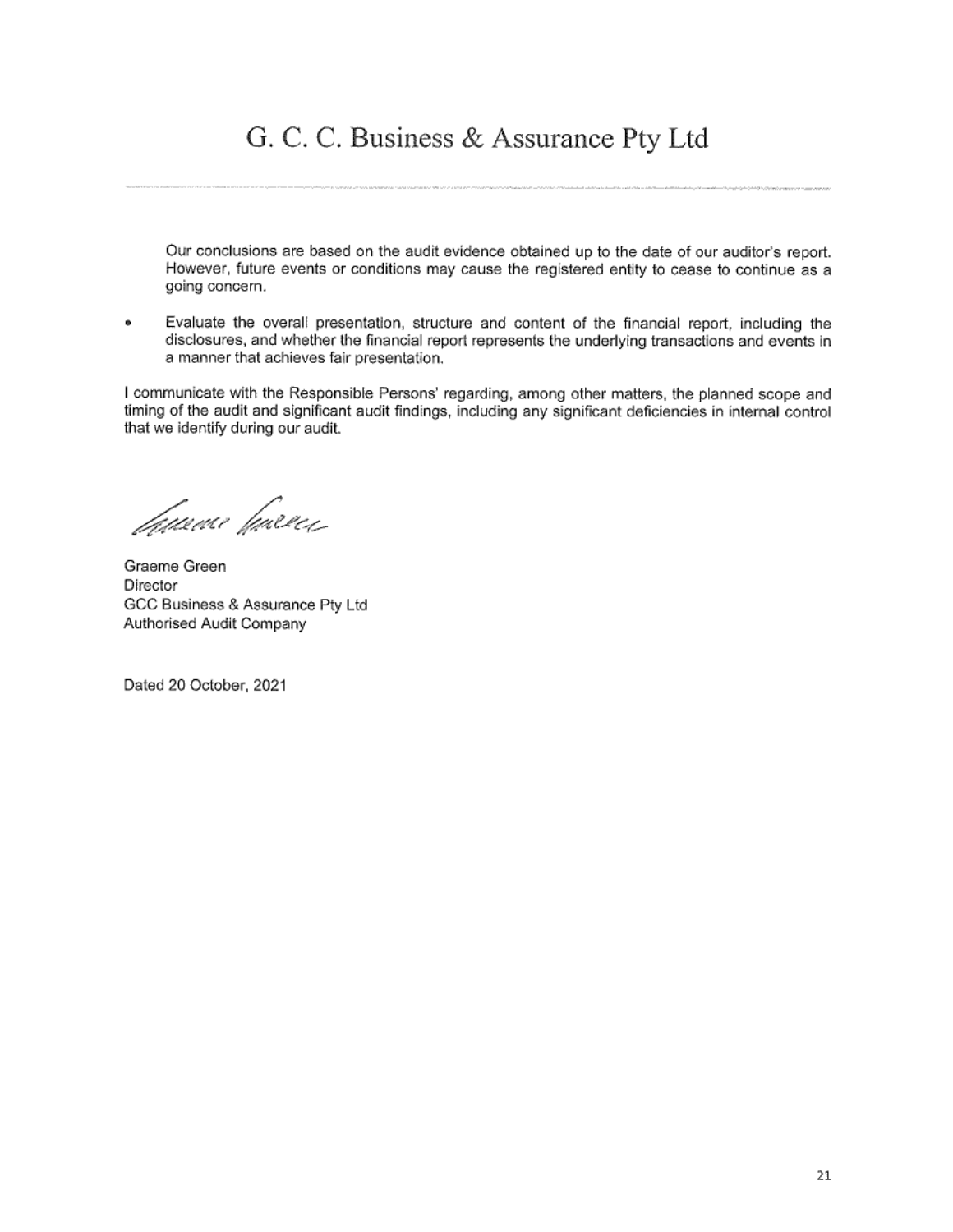ABN 47 110 995 518

# Detailed Income & Expenditure Statement

|                                         | 2021       | 2020       |
|-----------------------------------------|------------|------------|
|                                         | \$         | \$         |
| Income                                  |            |            |
| <b>Members Services Revenue</b>         |            |            |
| <b>Administration Fees</b>              | 60,723     | 576,447    |
| Participants Funds Received             | 12,811,691 | 10,619,866 |
| <b>Total Members Services Revenue</b>   | 12,872,414 | 11,196,313 |
| <b>General Income</b>                   |            |            |
| Rental Income                           | 94,493     | 56,446     |
| Interest Income                         | 6,572      | 77,604     |
| Other Income                            | 276,641    | 81         |
| <b>Total General Income</b>             | 377,706    | 134,131    |
| <b>Total Income</b>                     | 13,246,116 | 11,330,444 |
| <b>Members Services Expenses</b>        |            |            |
| <b>Employment Expenses</b>              | 9,132,057  | 8,378,711  |
| <b>Administration Fees</b>              | 59,281     | 53,053     |
| <b>Agency Costs</b>                     | 248,505    | 219,398    |
| Other Expenses                          | 173,342    | (249, 265) |
| <b>Total Members Services Expenses</b>  | 9,613,185  | 8,401,897  |
| Less: General & Administrative Expenses |            |            |
| Accounting fees                         | 29,325     | 33,045     |
| <b>Auditors fees</b>                    | 15,000     | 15,000     |
| Advertising                             | 140,782    | 33,444     |
| Bad debts expense                       | 3,343      | 1,105      |
| Provision for doubtful debts            | 42,900     | 26,896     |
| <b>Bank charges</b>                     | 11,112     | 5,595      |
| Cleaning                                | 18,108     | 11,237     |
| Computer expenses                       | 229,011    | 219,985    |
| Consumables                             | 1,156      | 2,445      |
| Contractors                             | 3,795      | 18,776     |
| Consultancy                             | 67,712     | 28,065     |
| Depreciation and amortisation expense   | 145,449    | 58,961     |
| Fringe Benefits Tax                     | 8,287      | 1,410      |
| Corporate Hire Purchase - Vehicle       | 837        | 1,072      |
| Governance                              | 107,099    | 84,388     |
| Marketing for growth                    | 63,316     | 65,653     |
| Insurance                               | 36,123     | 30,271     |
| Legal fees                              | 13,937     | 8,218      |
| Motor Vehicle expenses                  | 14,385     | 8,747      |
| Postage                                 | 8,338      | 5,952      |
| <b>Office Expenses</b>                  | 32,135     | 21,423     |
| Office Rent                             | 98,175     | 60,000     |
| Repairs and maintenance                 | 4,839      | 1,260      |
| <b>Staff Expenses</b>                   | 19,315     | 14,920     |
|                                         |            |            |